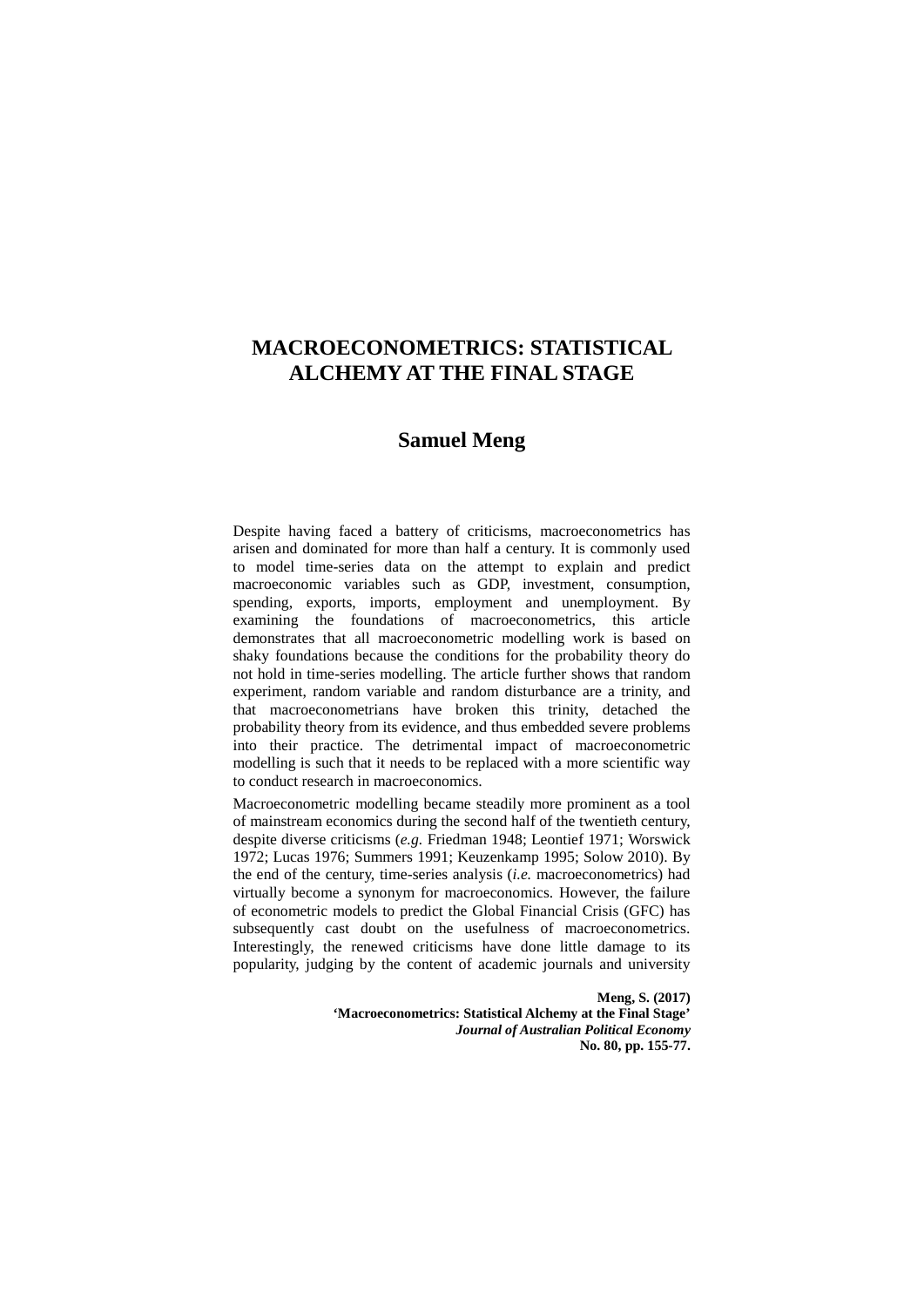curricula. Macroeconometric modelling has become a major element in public policy debates too, with both proponents and critics of policy changes routinely citing the summary results of 'modelling' to support their propositions.

This article is organized as follows. The next section provides a review of the rise of macroeconometrics, and the criticisms levelled at it along the way, so as to provide the necessary background for the understanding of key problems in the field. The following section considers the shaky foundation of macroeconometrics, with particular reference to probability theory. Then comes a section which demonstrates the negative impact of macroeconometrics on the economy, as well as on economic research, and suggests a better way of bridging theory and data. The last section summarizes the arguments and provides concluding remarks.

### **The rise of macroeconometrics despite strong criticisms**

In the late 1800's and early 1900's, statistical methods and probability theory developed significantly. Hence it was not surprising that statistical approaches were introduced into economics in the early 1900's. Because of his work in estimating demand curves (Moore 1911, 1917), Moore is considered the pioneer in applying statistical method to economic research, while Frisch and Tinbergen were pioneers in formalizing the statistical approach in economics. Frisch (1934) argued that most economic variables were simultaneously interconnected in 'confluent systems', which needed to be analyzed by means of multiple regressions. Tinbergen's pioneering work was contained in his report for the League of Nations, *Statistical Testing of Business-Cycles Theories* (Tinbergen 1939), in which he introduced multiple correlation analysis, built a parametrized mathematical model, and applied statistical testing procedures.

Influential economists such as Marshall, Edgeworth, and Keynes had been skeptical of the appropriateness of introducing statistical methods into economics. They argued that the *ceteris paribus* assumptions in economics made it difficult to apply statistical methods. Tinbergen's work was reviewed and heavily criticized by Keynes in *The Economic Journal* (Keynes 1939). Keynes first pointed out that Tinbergen did not adequately explain the conditions that the economic data must satisfy in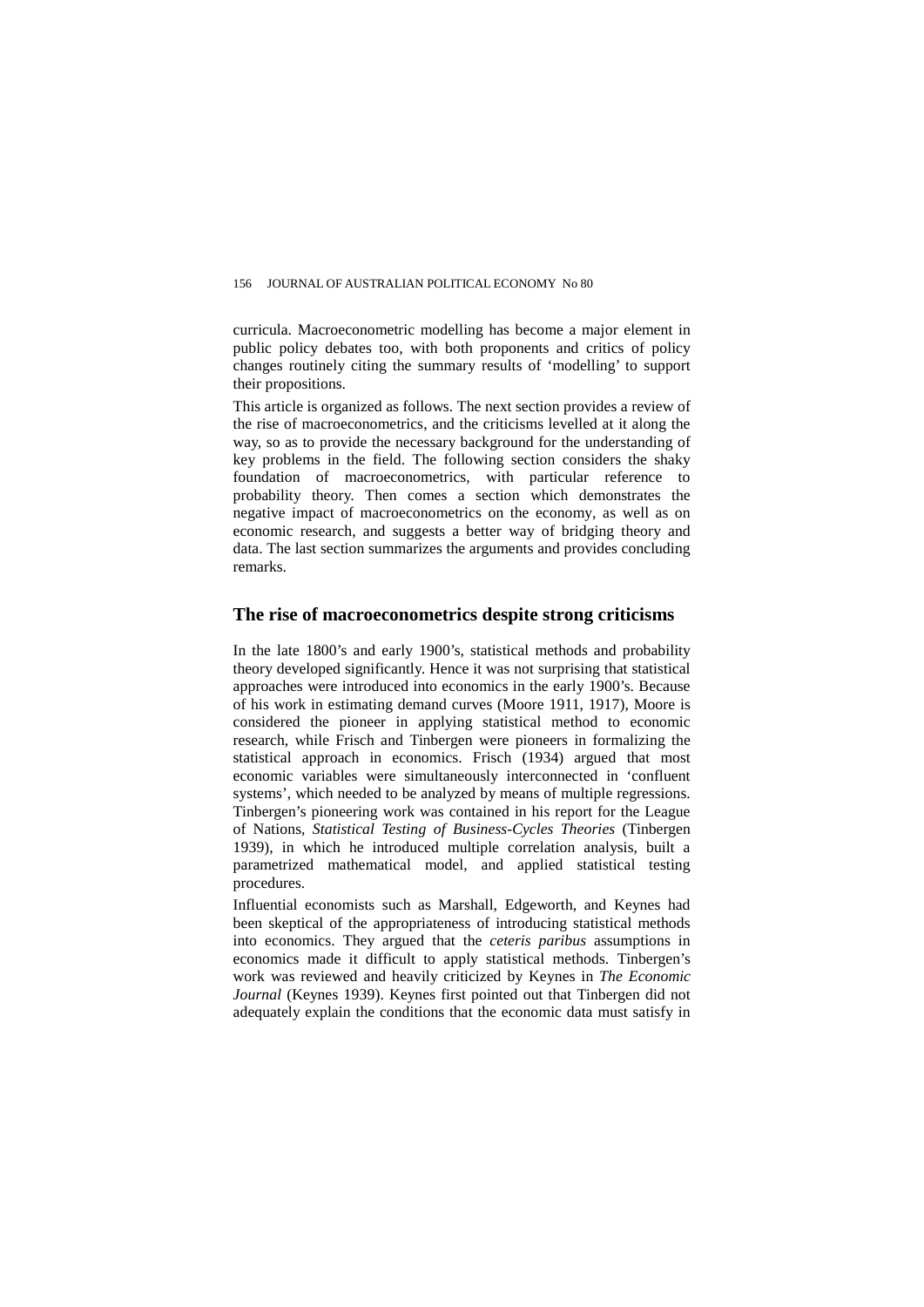order to apply the statistical method. Then he pointed out the specific flaws in Tinbergen's work: (1) statistical tests cannot disprove a theory because multiple regression analysis relies on economic theory to provide a complete list of significant factors; (2) as not all significant factors are measurable, the model may not include all relevant variables; (3) different factors may not be independent of each other; (4) it is implausible to assume that the correlations under investigation are linear;  $(5)$  the treatment of lag and trends are arbitrary; and  $(6)$  historical curvefitting and description are incapable of making an inductive claim.

Tinbergen's reply to Keynes was published in *The Economic Journal* the following year (Tinbergen 1940). He avoided the issue of logical conditions for applying multiple correlations, but answered the other questions. Regarding the complete list of relevant factors, Tinbergen claimed that it is not clear beforehand what factors are relevant, so they are determined by statistical testing. For independence of variables, he argued that the statistical requirement for explanatory factors was uncorrelated rather than independent. For the induction issue, he maintained that, if no structural changes take place, it is possible to reach conclusions for the near future by measuring the past. Tinbergen's reply did not answer Keynes' crucial questions such as the conditions for applying statistical method and the non-homogenous economic environment over time. However, these questions were subsequently answered by Haavelmo (1943, 1944). In the first of his two papers Haavelmo argued that the time-series can be viewed as data for random variables because random variables have to be introduced in order to confront theory with actual data. Once the random variables are introduced, the non-logical jump from data to theory is justified and thus a complete list of causes is not necessary for an econometric model. He considered that the data were produced by probability laws and that, if these laws were to persist, the model could predict the future. He also stated that statistical tests can prove or disprove a theory. These ideas were formalized in a second paper by Haavelmo (1944), which introduced the natural experiment concept to justify the foundation for applying the probability theory in macroeconomics. Haavelmo (1944) also distinguished observational, true, and theoretical variables, and demonstrated at length how to use a joint probability function to estimate simultaneous equations.

These arguments by Haavelmo somehow silenced Keynes. After Haavelmo's work, the probability approach was firmly established in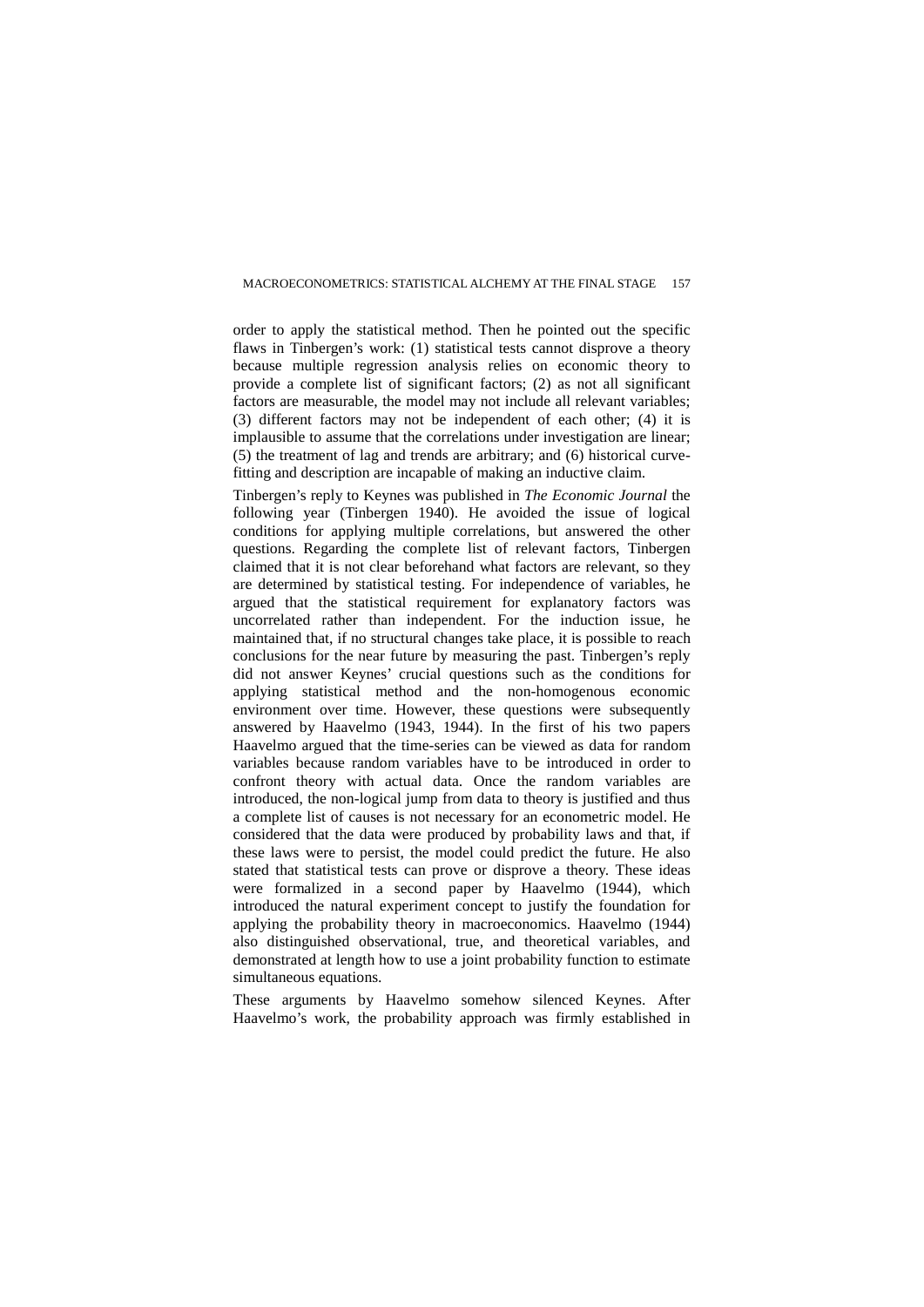macroeconomics despite continued criticisms from different schools of economic thought. Representative criticisms and defenses are briefly reviewed here.

Interestingly, one of the early opposed the econometric approach in macroeconomics was Milton Friedman (1940). His review of the work of Tinbergen (1939) concluded that Tinbergen's results could not be judged by the test of statistical significance because the variables were selected after an extensive process of trial and error. Friedman (1948) also pointed out that the econometric work of the Cowles Commission (an economic research institute where Tinbergen and Haavelmo stayed) was built on articles of faith, such as the possibility of constructing a comprehensive quantitative model from which one can predict the future course of economic activity. He argued that this kind of comprehensive model is possible only when decades of careful monographic work in constructing foundations had been done. Friedman (1951) proposed a naïve test to examine the predictive performance of econometric models. This test was frequently used by the Cowles Commission and, following the naïve-model approach, Sims (1980) developed the vector autoregression (VAR) model, which introduces multiple variables in a naïve model.

The poor forecasting performance of large structural macroeconometric models in the early 1970s discredited macroeconometrics and sparked a battery of criticisms. Leontief (1971) argued that econometrics was an attempt to use more and more sophisticated statistical techniques to compensate for the glaring weakness of the database available. Worswick (1972) claimed that econometricians are not engaged in forging tools to arrange and measure actual facts but are making a marvelous array of pretend-tools. Brown (1972) concluded that running regressions between time-series is only likely to deceive.

It was against this backdrop that Lucas (1976) published his famous paper '*Econometric Policy Evaluation: a Critique*'. By introducing 'rational expectation' into policy evaluation, Lucas (1976) demonstrated that any change in policy will systematically alter the structure of econometric models. Thus he claimed that there is a theoretical problem in structural macroeconometric models. However, the issue proved not to be fatal for macroeconometrics. Adding an expectation variable to the structural macroeconometric model, econometricians *(e.g*. Wallis 1977; Wickens 1982; and Pesaran 1987) sought to show that rational expectations could be modelled within a structural macroeconometric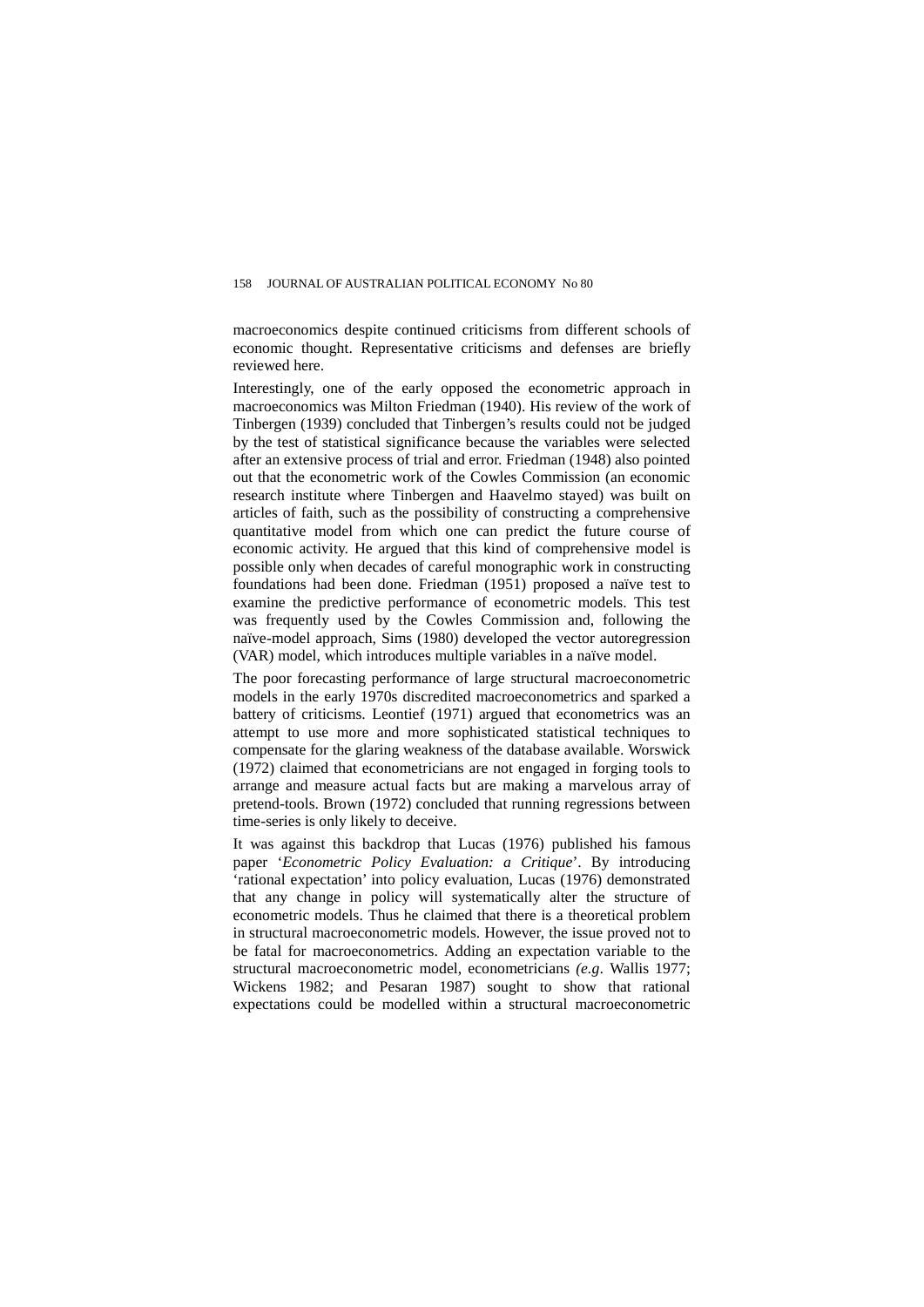framework. Along this line, the dynamic stochastic general equilibrium (DSGE) model was developed. The other consequence of Lucas' critique was that some econometricians (*e.g.* Sims, 1980) moved away from using a structural model to univariate time-series naïve models and subsequently to the vector autoregression (VAR) model. This approach has no backing from economic theory and thus also incurred heavy criticisms (*e.g.* Cooley and Leroy 1985).

The poor performance of macroeconometric models also led to the blaming of the modellers for their poor techniques. Hendry (1980) demonstrated how an inappropriate model can generate spurious regression and suggested the use of statistical tests to increase the robustness of econometric models. Leamer (1978) commented: 'the econometric modeling was done in the basement of the building and the econometric theory courses were taught on the top floor.' Leamer (1983) proposed the use of sensitivity analysis in order to take the 'con' out of econometrics and thus restore the credibility of econometrics. Spanos (2011) blamed the impropriate statistical model specification and validation, such as the theory-driven approach, and advocated the error statistical approach and the use of general-to-specific procedures.

The claim that statistical testing can give econometrics a scientific status was not supported by other economists, notably, Summers (1991), Keuzenkamp (1995), and Ziliak and McCloskey (2008). Summers (1991) argued that formal econometric work had made little contribution to macroeconomics, while informal pragmatic empirical work had a more profound impact. He pointed out that the role of a decisive econometric test in falsifying an economic theory looked similar to, but was actually totally different from, the role of empirical observations in natural science. By examining the statistical tests in Hansen and Singleton (1982, 1983), Summers revealed that the test was just a confirmation of common sense because consumption of different consumers is not perfectly correlated with their wealth. In his review of the book by Hendry (1993), Keuzenkamp (1995) rejected Hendry's use of the 'data generation process', the general-to-specific approach, and the three golden rules of econometrics – 'test, test and test'. More recent criticism by Ziliak and McCloskey (2008) mainly focuses on the uselessness and deception of statistical significance and standard errors. Ziliak and McCloskey (2013) further demonstrate that statistical significance essentially proves nothing.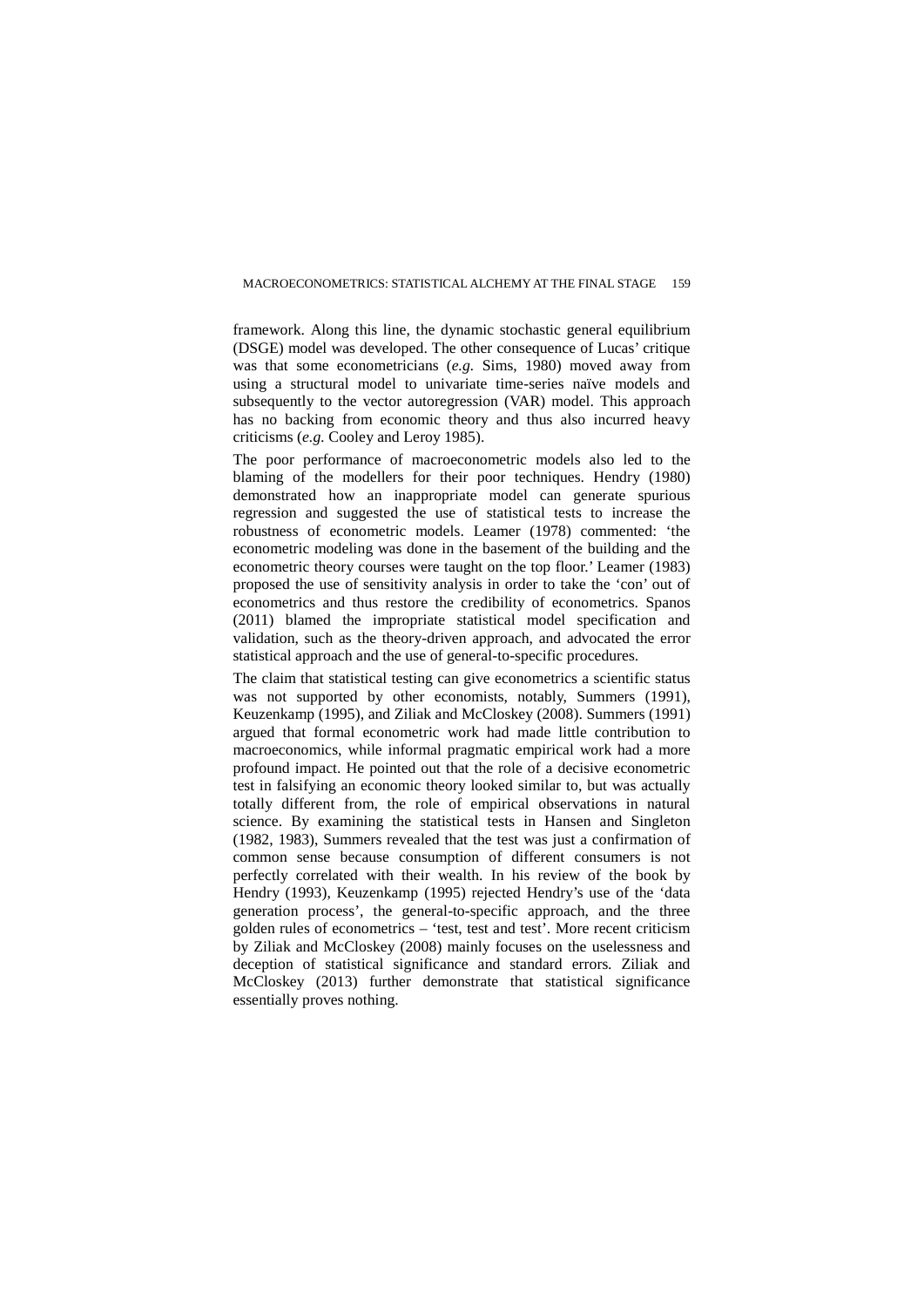Freedman (1995) highlighted the crucial role of the assumption of an independent and identically distributed (IID) disturbance in computing statistical significance and in legitimate inferences. Freedman (1999) pointed out that econometricians tend to neglect the difficulties in establishing causal relations and that the mathematical complexities tend to obscure, rather than clarify, the assumptions for a statistical model. Freedman (2005) further identified many problems, including the faith in independent and identically-distributed disturbance, the use of linear functions, model selection problems, asymptotic assumption, and the inconsistency in Bayesian methods.

These twists and turns in the development, application and criticism of econometric technique did not create a disciplinary crisis. Indeed, they may be interpreted by macroeconometricians as consistent with the development of a 'normal science', but then in 2008-9 came the outbreak of the GFC. This stunned macroeconometricians (or should have) because no econometric model had shed light on the likelihood of this event.

This situation triggered widely-spread criticisms on econometrics both within and outside of the economics profession. In the *New York Times*, Krugman (2009) claimed that macroeconomics of the last 30 years was spectacularly useless at best and harmful at worst. In the *Financial Times*, Skidelski (2009) blamed banks for their blind faith in forecasting from mathematical models. Kling (2011) questioned the integrity of the macroeconometric models and claimed that macroeconometric models are unscientific because models using repeatable events are poorly suited to accurate prediction or historical explanation. In defense of the poor performance of econometric models, Hendry and Mizon (2014) attributed the problem to the shift in probability distributions during the economic recessions; and they proposed the need to recognize three types of unpredictability: intrinsic, instance and extrinsic unpredictability. Heterodox economists (*e.g*. Nell and Errouaki 2013; Birks 2015) blamed the assumptions used in econometric models. Rational expectations and optimization assumptions were at the centre of the critiques of Nell and Errouaki (2013), while Birks (2015) criticized economic research that focuses on theories, models and techniques with insufficient attention to their relevance to real-world issues.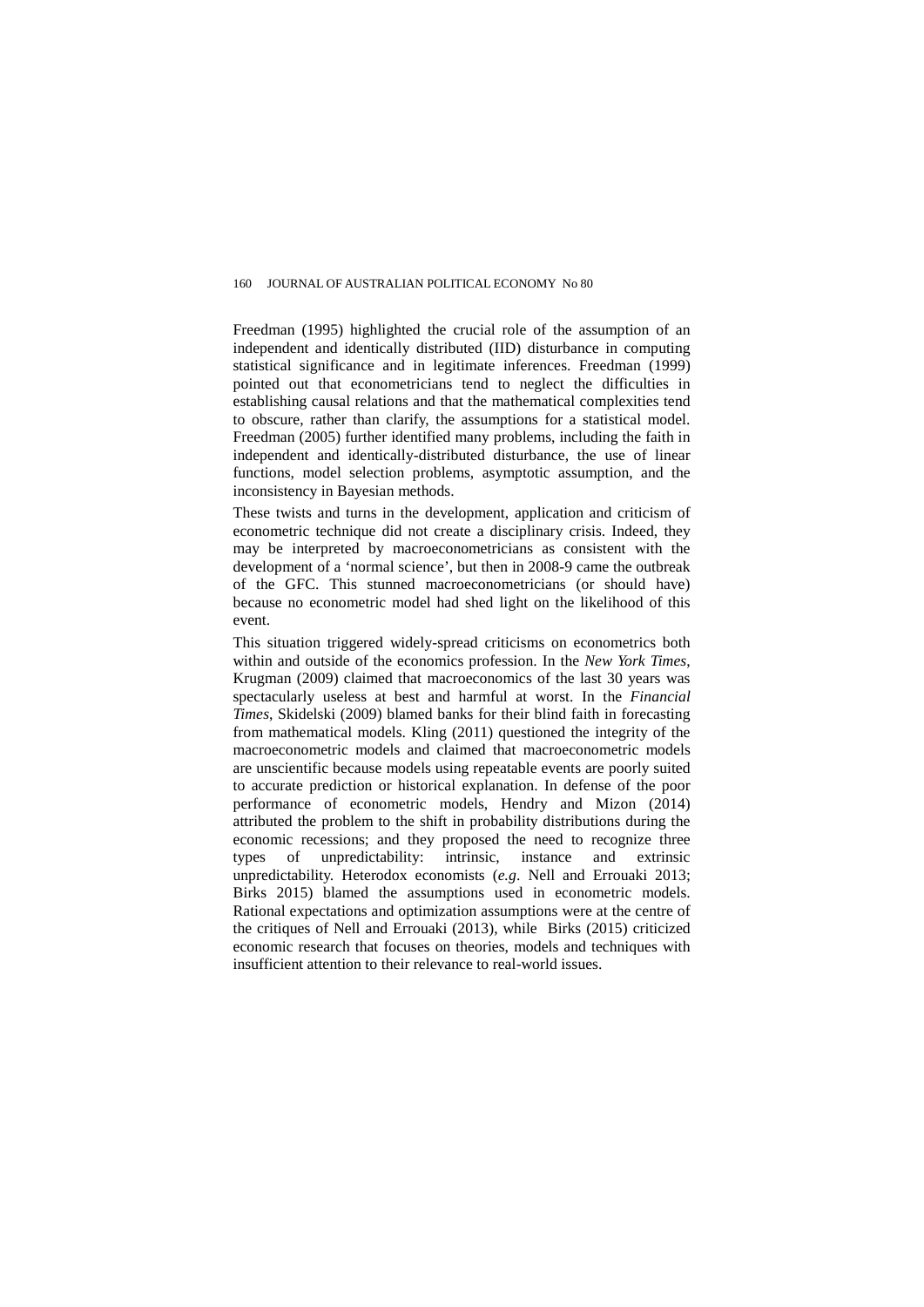## **The invalidity of macroeconometrics: a theoretical perspective**

This brief survey indicates that macroeconometrics has been controversial from its origins to the present day. It is pertinent to ask why have the numerous criticisms not had more substantial adverse impact on the popularity of macroeconometrics? The author's view is that previous criticisms failed because they either tried to attack macroeconometrics from the outside without the use of a statistical framework or focused too much on methodological details. The former approach (*e.g*. Keynes 1940; Friedman 1948; Leontief 1971; and Solow 2010) attacked econometrics as a whole but failed to pinpoint where and why econometrics is wrong. The latter approach (*e.g.* Liu 1960; Lucas 1976; Freedman 2005) pointed out some technical flaws in econometrics but missed the main target – the framework of econometrics. In other words, the existing criticisms did not successfully attack the foundation of macroeconometrics. This section of the current article seeks to do so by focusing on the logical problems and foundational issues, rather than specific macroeconometric techniques (albeit some econometric techniques are mentioned). It postulates that, from a theoretical perspective, macroeconometrics is invalid because it violates the conditions of probability theory, is unable to include all relevant factors, and cannot reliably claim to have correct functional relationships.

#### *Violating the condition for probability theory*

Keynes (1939) pointed out that the econometricans must address the conditions for applying statistical method, not just apply it. Keynes' injunction has been addressed by several econometricians over time, but in an inadequate way. The foundation for macroeconometrics is probability theory. However, from the starting point, applying probability theory to macroeconomic data is questionable practice that involves a fundamental logical problem that is insolvable.

Haavelmo (1944: Ch.3) successfully argued that the probability theory should be applied to economics. He pointed out that: 'even in the case of an exact economic relationship, or when we say something is certain, we mean the probability nearly equals one'. However, the vital condition for probability theory is that of random experiment. Probability theory is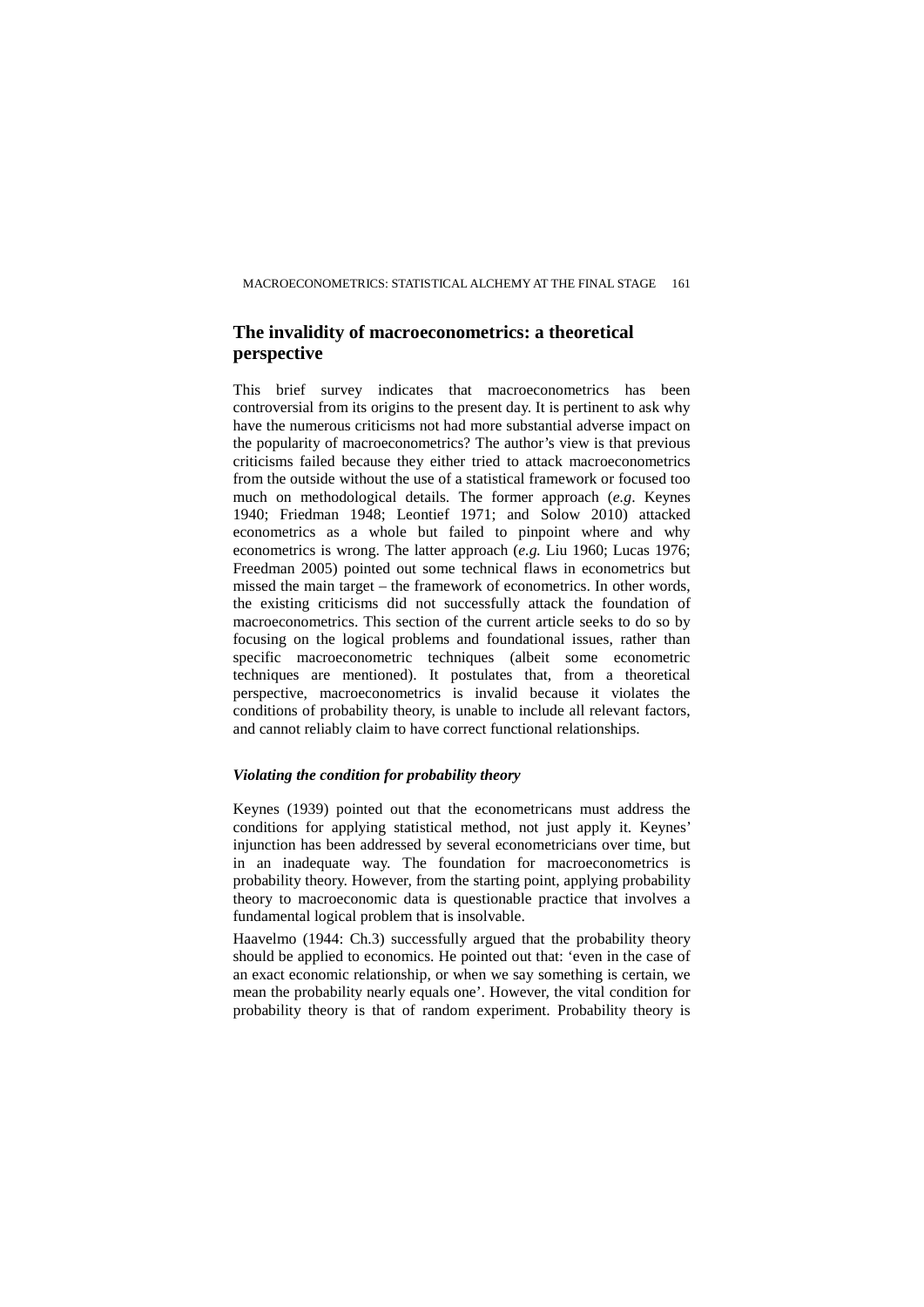valid because it has been proven by experiments. For example, if you toss a coin, you cannot predict the outcome (heads-up or tails-up) of each toss. However, a large number of experiments reveal that there is a 50% chance of heads or of tails occurring. This is the nature of a 'random experiment'. Haavelmo (1944: 49) correctly stated that 'the notion of random experiments implies, usually, some hypothetical or actual possibility of repeating the experiment under approximately the same conditions'. Note that 'under approximately the same conditions' is actually very similar to the term 'other things being equal' (*ceteris paribus*) used in economics and similar to the 'same condition' used in scientific experiment. All sciences have something in common.

Based on the definition of 'random experiment', correctly implemented surveys and scientific experiments can be viewed as random experiments. However, it is obvious that the macroeconomic time-series data do not fit within the concept of 'experiments', let alone 'random experiments'. To justify the use of probability theory in time-series data, Haavelmo (1944) introduced a concept of 'natural experiments', namely, 'the experiments which, so to speak, are products of Nature, and by which the facts come into existence' (Haavelmo 1944: 50). However, even if we view macroeconomic time-series data as the result of such 'natural experiments', these experiments cannot be repeated under approximately the same conditions because conditions change remarkably over time. Since 'natural experiments' do not satisfy the conditions for 'random experiments', the former cannot be labelled as 'random experiments'. Consequently, it is invalid to apply probability theory to macroeconomic data.

### *Inability to include all factors in a model*

There is a way to make natural experiments satisfy the condition for random experiments. That is, if all variables involved are included in the model, natural experiments can be viewed as being under approximately the same condition and thus can be treated as equivalent to a random experiment or a controlled experiment. While, to my knowledge, no econometrician has formally argued in this way, this is the underlying reasoning for the multiple-variable regression, especially the 'from general to specific' approach.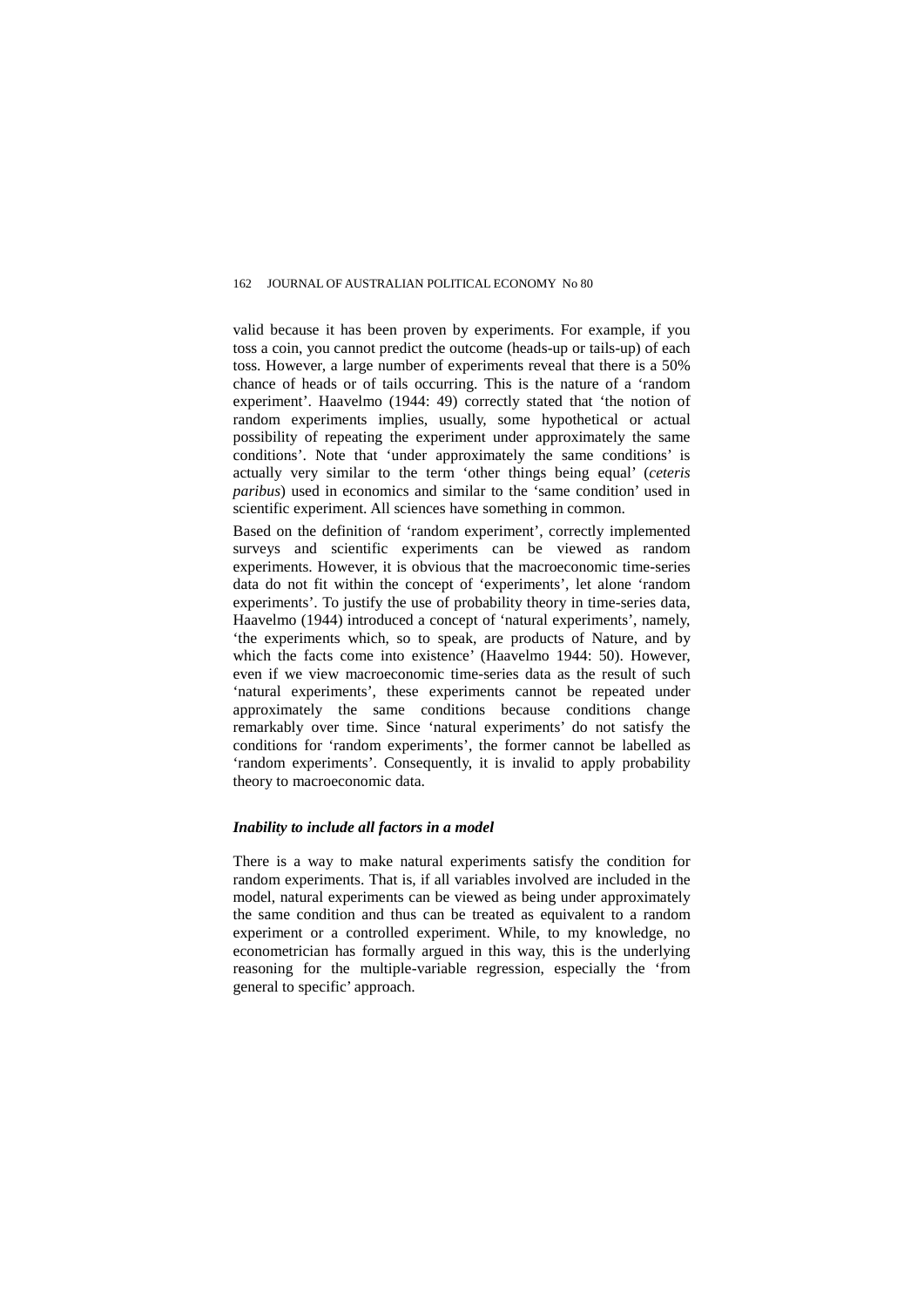However, this approach is pragmatically impossible to implement because, no-one can claim to have included all significant variables in a model: there are an unknown number of (known or unknown) factors which may affect the time-series data. Because of the impossibility of being able to make such a claim, random experiments in statistics and controlled experiments in natural science are necessary.

Facing the countless numbers of factors involved, macroeconometricians claim to have a 'magic' tool – testing – to uncover important variables. According to macroeconometricians (*e.g.* Tinbergen 1940; Hendry 1980; and Leamer 1983), testing can discover important variables, transforming econometrics from alchemy to science. It is worth mentioning that here econometricians actually changed the task of including all important variables to the task of detecting important variables. Even if econometric tests are able to verify the importance of a variable, econometricians cannot claim that they have included all important variables because not all potentially important variables have been included in their testing list.

### *The least likelihood of selecting a correct function for a macroeconometric model*

Even if econometricians could overcome the difficulty of including all important variables in a model, they face another difficulty – it is hard to select a correct function for a macroeconometric model because of the multiplicity of variables involved. A simple example can demonstrate this difficulty. Suppose there are 10 variables (which could be a very small number compared with the complete list of all significant variables) in a macroeconometric model and the influence of each variable may be expressed by 5 different functions, e.g. linear, quadruple, logarithm, exponential, and logarithm-quadruple. The number of possible functions for the model will be  $5^{10} = 9.765625$ . Only one function form is true in the almost 10 million possible function forms in our simplified case! It is obvious that the likelihood of the econometricians' obtaining a correct function is extremely small. In other words, function misspecification is very likely in a macroeconometric model.

In practice, linear functions (or transformed linear functions) are used in the vast majority of macroeconometric models because of the convenience of linear regression. Macroeconometricians try to downplay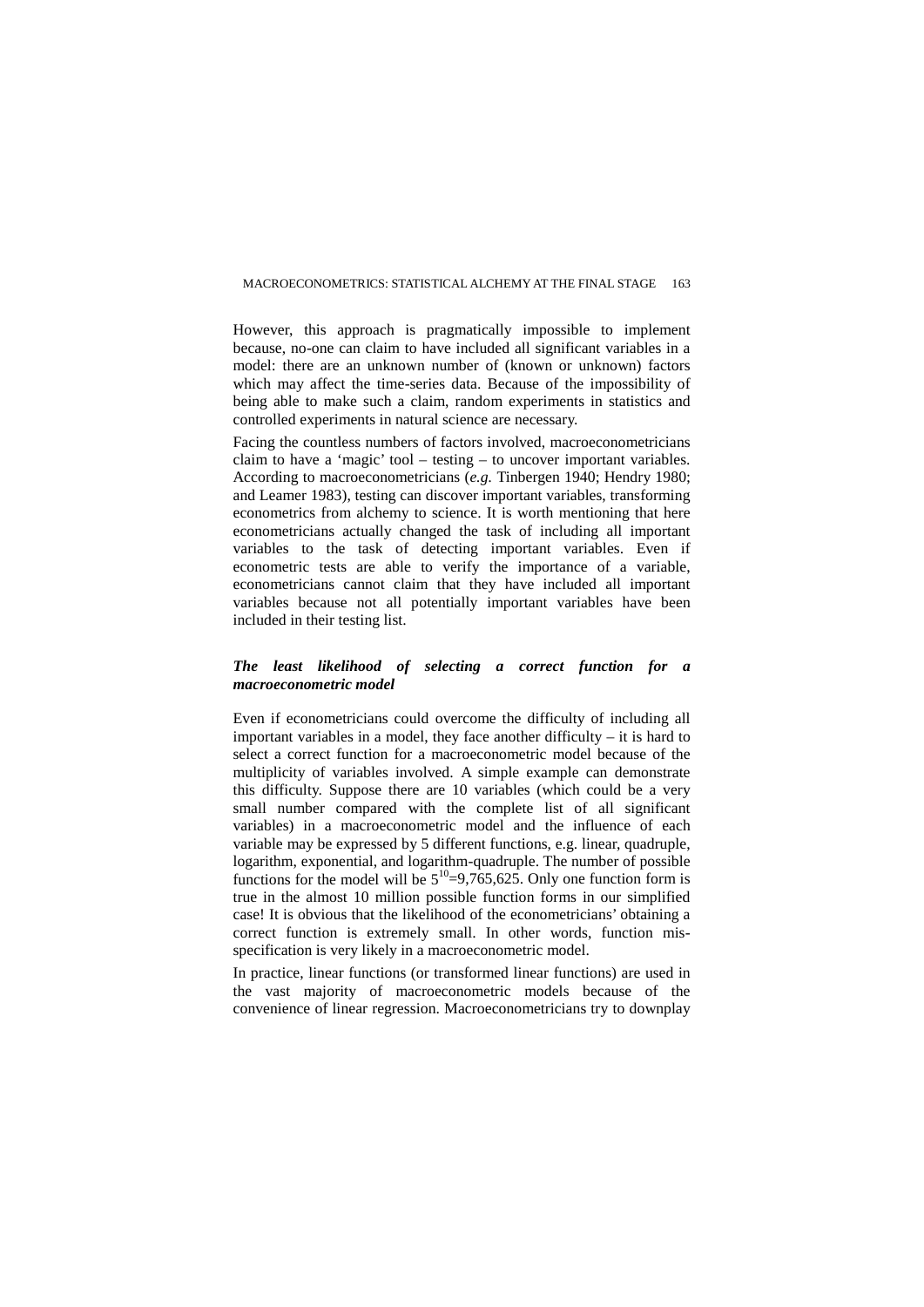the importance of having the correct function by arguing that there are many mechanisms (*i.e*. probability laws according to Haavelmo 1944, or data generation processes according to Hendry 1993) which govern the economic data and that, if the linear model can fit the data well, the model uncovers one of the mechanisms. This reasoning is flawed and deceptive. Haavelmo (1944) regarded probability laws as mechanisms of macroeconometrics, but the truth is that a probability law is anything but a mechanism, because mechanisms are not the concern of probability theory. For example, probability theory can tell you, in the experiment of tossing a coin, the chance of heads-up and tails-up is 50/50, but the theory tells you nothing about what factor or mechanism causes this probability. Regarding probability law as a mechanism is equivalent to saying that there is no mechanism and thus there is no truth.

The importance of using a correct function which reflects the true mechanism is highlighted by the GFC. Macroeconometricans may show how good their within-sample prediction is, but this prediction means nothing because it results from their fitting-the-data strategy. The failure of econometricians on the GFC (or 'the profession's blindness to the very possibility of catastrophic failure', according to Krugman 2009) indicates that econometric models did not reveal the true mechanism. However, macroeconometricians still have not understood that there is only one true mechanism for one reality which their models have failed to uncover. Instead, they continue to harbor their statistical illusions.

## **Attempts to make macroeconometrics scientific: problems in practice**

The previous section shows that, because the theoretical foundation for macroeconometrics is flawed due to its inability to satisfy the condition for random experiment, macroeconometrics should be dead at its birth. On the contrary, it has thrived and dominated macroeconomic studies. Why has the invalidity issue been ignored? One reason is that, apparently, no one is able to make the time-series data satisfy the condition for random experiment. Otherwise, a new method would have replaced or upgraded macroeconometrics. However, the inability to do random experiments is no excuse for macroeconometricians to assume that data can be viewed as if it came from random experiments and to generate invalid results from invalid assumptions. The other reason for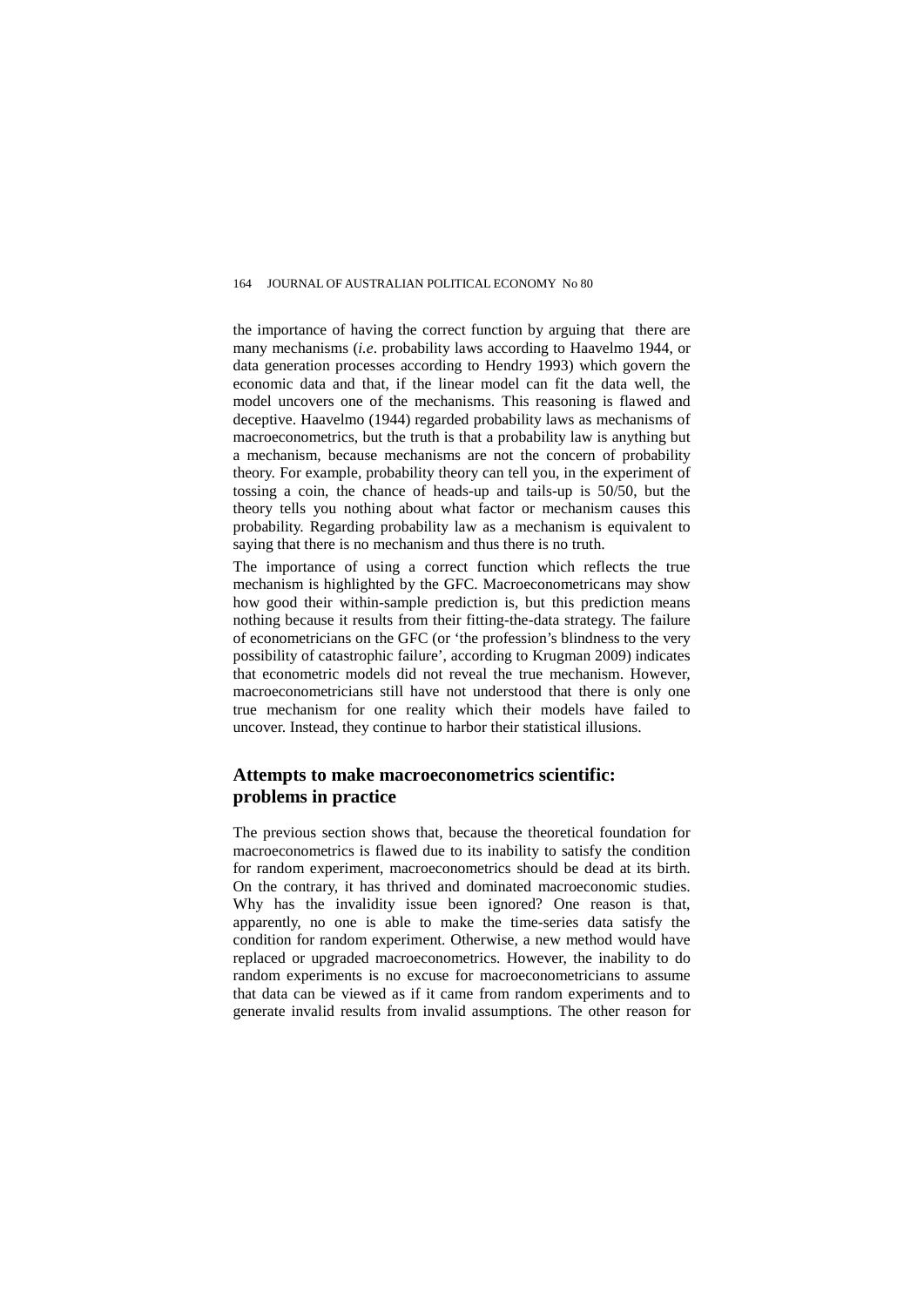the thriving of macroeconometrics is that most economists have been convinced that econometric methods are able to fix the problems arising from data and, as such, they believe econometrics can qualify as a rigorous science. This section will show that what macroeconometricans have produced is a mirage.

The macroeconometricians' approach is to make strict assumptions first, then to relax these assumptions and use econometric tools to bring the conditions of real data close to strict assumptions. An econometric textbook might start with the five or six conditions for simple or multiple regression. The important ones are: random error term assumption, constant covariance assumption, zero multiple collinearity assumption, zero autocorrelation assumption, and stationary time-series assumption. These assumptions have not been true for macroeconomic data, so the econometric estimation suffers from a number of problems, *e.g.* the endogeneity problem, the heteroscedasticity problem, the multicolineaty problem, and the autocorrelation problem. Any standard econometric textbook explores these problems, generally leading to the view that they are no unresolvable challenges to econometricians because a number of tools or models can be used to address these problems 'thoroughly'. For example, a number of macroeconometric techniques are devoted to addressing the stationarity and spurious correlation issues.

This approach indeed looks rigorous, but it is only a game confined within the box of statistics theory. By using random variable/disturbance as an example, we examine the possibility that the strict assumptions proposed by macroeconometricians can hold. Then, we reveal the nature of using econometric method to bring the estimation conditions close to the strict condition. Finally, we illustrate a number of problems related to econometric practice.

## *Breaking the trinity of random experiment, random variable and random disturbance*

The assumption of random variables and random disturbance is vital for valid model estimation and testing, and thus this assumption is crucial for macroeconometrics. Although macroeconometricians have tried to downplay the importance of the validity of this assumption, we need to investigate this thoroughly because, as Friedman (1953) noted, incorrect assumption will lead to incorrect theory.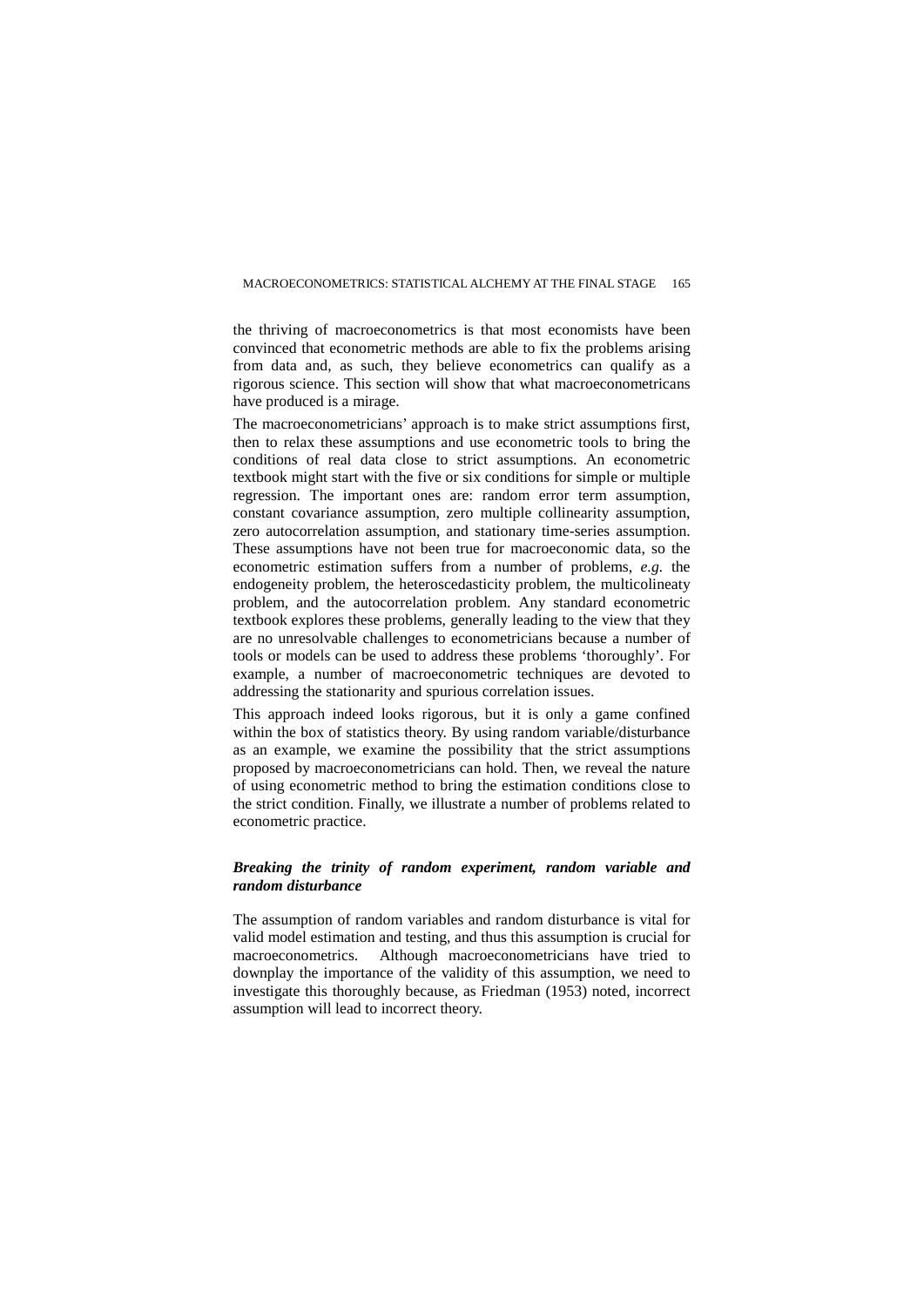Haavelmo (1944) did rigorously define 'random variables' but did not use the term according to his own definition. He gave two types of systems of random variables. One refers to 'random sampling' (Haavelmo, 1944:46). This type is clearly unrelated to macroeconomics because time-series are not survey data. The other type refers to 'stochastically independent' variables, which obey the joint elementary probability law: the probability of concurrently occurrence of all events x1, x2,…xn is the multiplication of probability of occurrence of each events. Mathematically:

 $p(x_1, x_2,..., x_r) = p_1(x_1) * p_2(x_2)... * p_r(x_r)$ 

where p, p1, p2, … pn are the probability functions.

To satisfy the above equation, the probability function for each of the r variables, i.e.p<sub>1</sub>(x<sub>1</sub>), p<sub>2</sub>(x<sub>2</sub>), ...p<sub>r</sub>(x<sub>r</sub>),) must be independent. In econometric jargon, each variable must have an independent dimension in space R, or space R is of r-dimension. In non-statistical language, the probability of each event does not affect the other. However, this definition has never been used as the criterion for the assumption of a random variable in a macroeconometric model. The assumption is made simply because of the need for a macroeconometric model rather than its being based on evidence.

Trying to justify that the probability theory can be applied to time-series and that a complete list of significant factors is not necessary, Haavelmo (1943) stated that 'there can be no harm in *considering* economic variables as stochastic (random) variables having certain distribution properties' and 'only through the introduction of such notions are we able to formulate hypotheses that have a meaning in relation to facts' (Haavelmo 1943:13, italics added). Apparently, Haavelmo was simply 'considering' that economic variables are random variables because he *needed* this assumption. When illustrating the way to estimate a linear consumption-income function, Haavelmo (1943) added two random disturbances after stating 'to make it a real hypothesis to be tested against facts, we *have to* introduce some random variables' (Haavelmo 1943:17, italics added). Nowadays, the assumption of random disturbance is simply used by theoretic or applied econometricians even if they know the assumption is not true in reality. The reason is that they *need* this assumption so that estimation and testing of the macroeconometric model is valid. Once the economic variables are considered random, it is fairly easy to dismiss Keynes' request for a complete list of variables because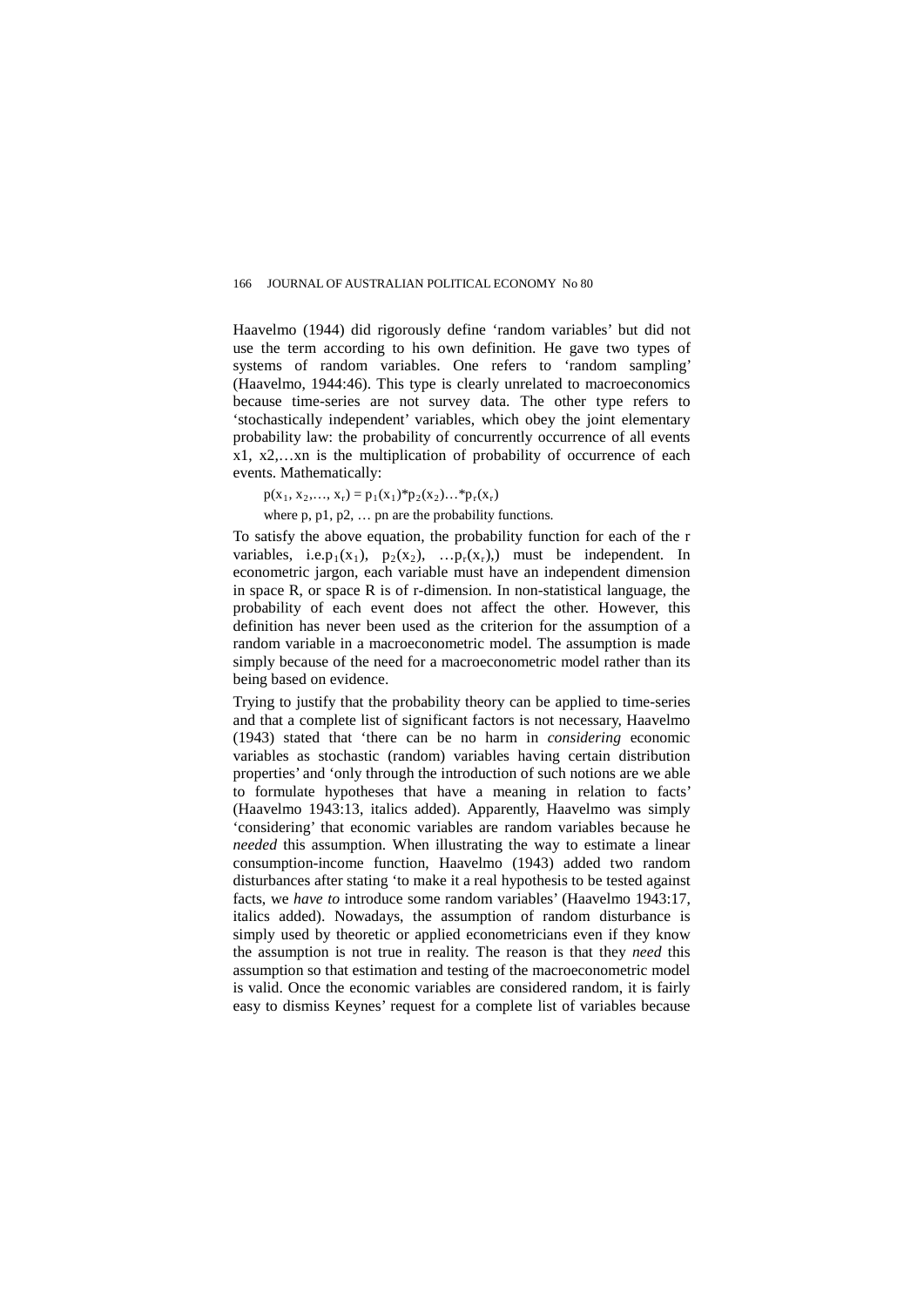the probability of one variable does not affect that of another. The reality is that most economic variables cannot satisfy the definition of the random variable because of multicollinearity. Thus, Haavelmo's assumption is untenable.

It is arguable that the currently popular econometric estimation method – the Bayesian method (for an introduction to Bayesian method, see Bolstad 2007) – may be free of the problem because there is no random disturbance in it. However, the assumption of random disturbance is embedded in the Bayesians' assumption of random coefficients. Since the coefficients are random, Baynesians must calculate the mean of the coefficients – an equivalent to the point estimates in traditional econometric estimation. Random disturbance has to be assumed when Bayesian econometricians apply the law of large numbers to calculate the mean and variance of random coefficients. In this calculation, the random disturbance assumption is converted or equivalent to the Bayesians' assumption of random coefficients.

When can the assumption of random variable/disturbance be true? For this, it is necessary to trace back to the origin of statistical theory. The random disturbance/variable assumption originally used in statistics is not a mysterious assumption resulting from the imagination of a genius statistician. The assumption comes directly from and can be proven by random experiments: random disturbance is the difference between the outcome of each random experiment (*e.g*. coin tossing) and the statistical mean of a large number of random experiments. Random disturbance is caused by random variables (*e.g*. the movement of molecules in the air in the case of coin-tossing experiment). In other words, random variable, random disturbance, and random experiment are a trinity: when we use the concepts of random variable and random disturbance we imply that random experiments are conducted. If the conditions for random experiments do not hold, the assumption of random disturbance/variable is invalidated and, thus, all econometric estimations based on this assumption are invalid. This is exactly the case for time-series modelling.

In practice, the assumption of random variable/disturbance is not only simply assumed by macroeconometricians but is also used as the black/magic boxes or trash bins in macroeconometrics – any excluded (omitted, unwanted or unexplained) factors being thrown into it. The treatment of uncertainty is a good example. Macroeconometricians are very interested in modeling 'uncertainty' and use it as an explanation for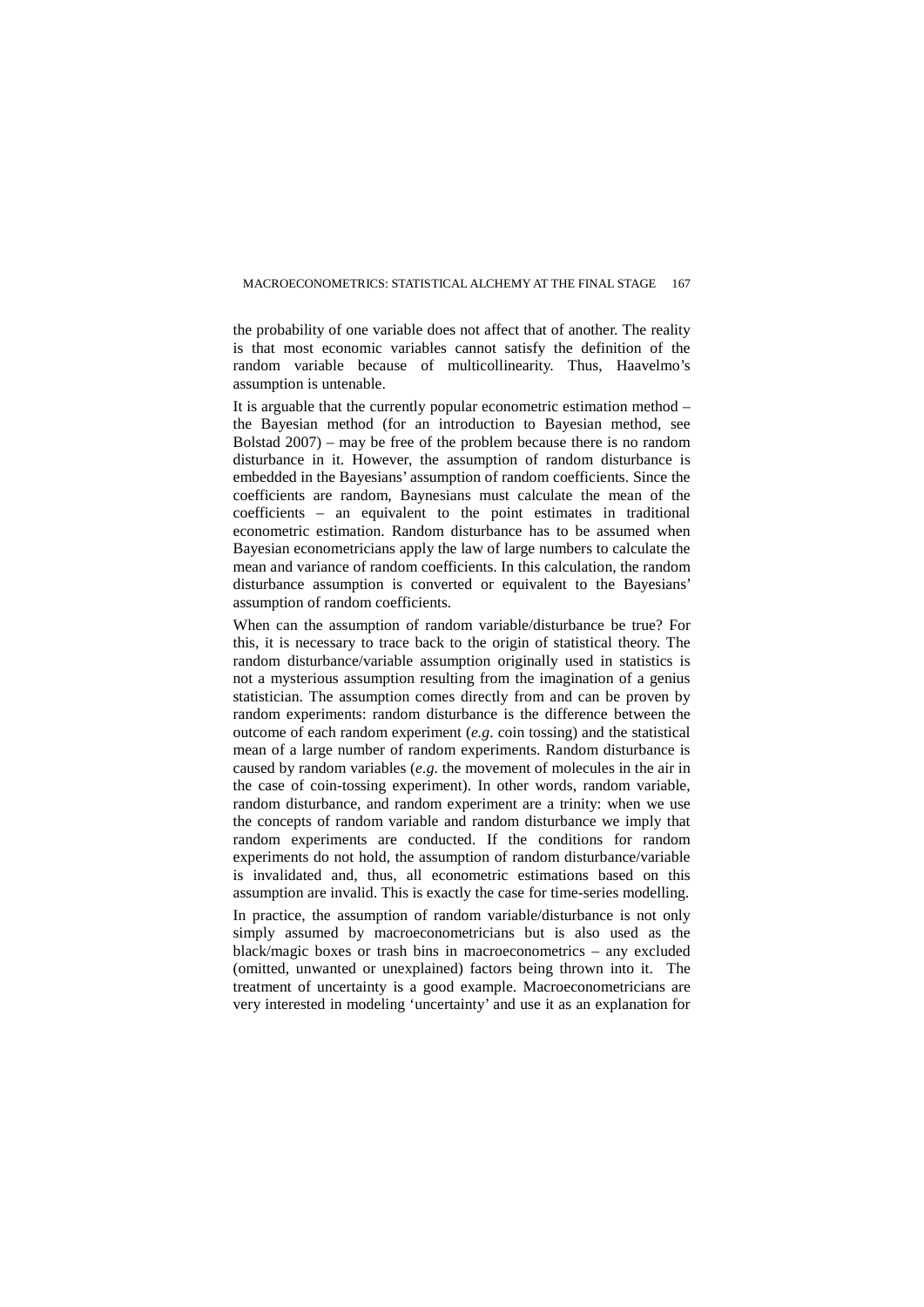treating time-series data as experimental data (*e.g*. the GDP next year is random because it can be affected by uncertainties). Since an uncertain event (e.g. cyclones) may 'randomly' happen at any time in the future, so macroeconometricians think 'uncertainty' is random and, hence, it can be accommodated by random disturbance. However, in order to include the future uncertainty in the disturbance, one must judge if uncertainty is random according to the 'random' concept in the statistical theory. That is, one must do random experiments. There is no way to do random experiments regarding uncertainty, however, so the claim of 'random uncertainty' is purely based on macroeconometricians' imagination. Since 'uncertainty' is not a random variable with certain distribution, there is no way macroeconometricians can model 'uncertainty' successfully.

#### *Detaching probability theory from its evidence*

Although the strict conditions for a macroeconometric model are never met, this never seems to bother macroeconometrians because they claim that they can use a battery of econometric tools to bring the conditions close to the strict conditions (e.g. bring a non-random error term close to a random one). If this claim is true, does this make macroeconometrics valid? On the surface, it might appear this approach is logical and rigorous. Thinking one step further, however, we can find that this is not the case.

The key lies in the source and implication of the strict assumptions made in econometrics. Where do the strict assumptions for regression analysis come from? They come from statistical theory. However, any theory originates from reality and will be tested by reality. Statistical theory is no exception, as it comes from and can be examined by random experiments. The strict assumptions proposed by econometricians are actually the features of random experiments. If these strict conditions are not satisfied, then this indicates that the experiments are not random, *i.e.* the condition for random experiments is not satisfied. In this case, the statistical theory is invalidated, and so is the regression. Macroeconometricans can use econometric tools to perform a 'cosmetic surgery' to bring the data conditions close to the strict assumptions, but this practice does not bring a non-random experiment close to a random experiment. Using an analogy, covering a wolf with a sheep skin does not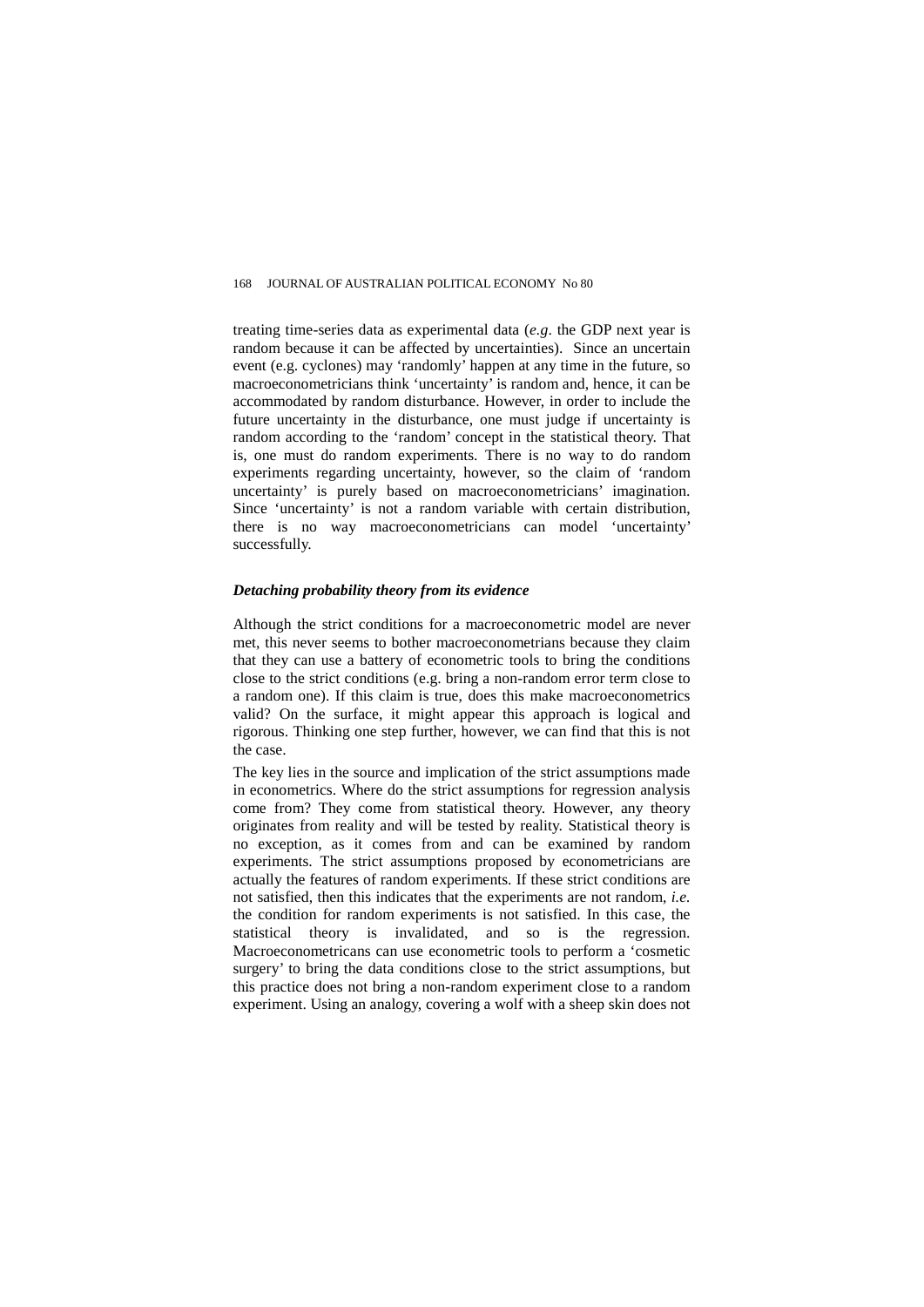make the wolf a sheep. The 'cosmetic surgery' by macroeconometricians reminds the author of a scene in the movie 'Cinderella': Lady Tremaine tries to fit her daughter's foot into the glass slipper by cutting off her toes!

#### *Scientific illusion of statistical tests*

In the effort to recover confidence in macroeconometrics after the prediction failure of many macroeconometric models, rigorous statistical testing is highly recommended. For example, Hendry (1993) suggested that rigorously tested models would greatly enhance any claim to be scientific. Are the statistical tests scientific enough to save macroeconometrics?

One big problem about statistical tests is that the test criteria (i.e. critical values) are established based on artificially generated random series. Since these artificial data come from random experiments (*e.g.* Monte Carlo simulation), the tests and the criteria are proven valid for artificial data. From this point of view, macroeconometrics can be said to be scientific on artificially generated data. However, because the real macro time-series do not satisfy the definition of random experiment, the tests and criteria are invalidated when they are applied to macroeconomic data. This is why Keuzenkamp (1995) claimed that statistical tests are not genuine.

In practice, statistical tests in macroeconomics appear to be objective but are often quite subjective. What will an econometrician do if the indication from the test contradicts common sense or economic theories? Most people will choose common sense over tests. Moreover, there are a number of tests for the same problem, *e.g.* many kinds of tests for unit root, for autocorrelation, for heteroscedasticity, for endogeneity, and for cointegration. It is not surprising that the different tests do not agree with each other. What would an econometrician do when faced with this situation? He/she has to make a decision. Most likely, he/she will select the model that can produces desirable results.

The GFC destroyed the macroeconometricians' illusion of the power of statistical tests along with the ability of their models to predict the future. Consequently, even the macroeconometric models built by econometric leaders who advocated statistical tests were rejected. These econometric leaders were unwilling to admit the failure of their statistical tests as well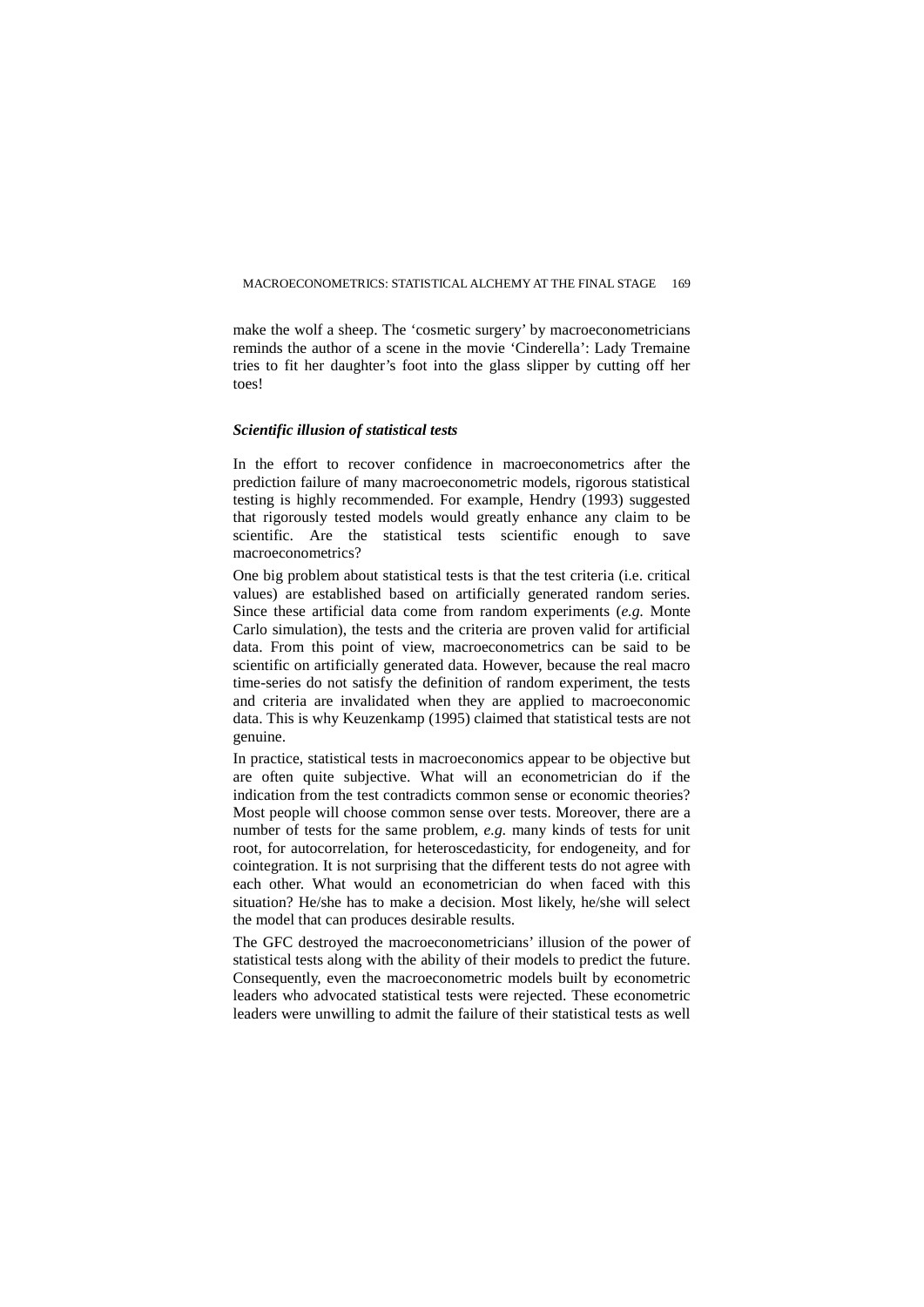as their econometric models; instead, they rendered an explanation that the underlying distribution of the shock changed during a recession. Based on this explanation, the econometric leaders were effectively stating that even a correct econometric model with robust statistical tests is unable to predict the future.

### *The inability to solve the spurious correlation problem within a statistical framework*

In a broad background, the econometricians' untenable confidence in statistical tests results from their conviction that they can use the statistical framework to solve reasoning problems in economics. In the statistical framework, the variable name for a particular time-series (e.g. real GDP data) is of no relevance, so a statistical theory can identify if two time-series A and B are correlated but the theory is unable to determine whether a correlation makes sense or not. By spurious correlation, we mean that the correlation does not indicate any causality. This is a logical judgement which cannot be solved within a statistical framework but needs to be solved by experiments and logic reasoning. Thus, any attempt to overcome the problem of a spurious correlation by developing statistical tests is misguided and futile. This is demonstrated in the macroeconometricians' long journey of fighting against spurious correlation.

The problem of nonsense correlation or spurious regression has a long history. Yule (1926) found high nonsense correlations between the standardized mortality and the proportion of Church of England marriages to all marriages during 1866-1911. Hendry and von Ungern-Sternberg (1980) demonstrated an almost perfectly fitted curve between UK inflation and the cumulated rainfall. Macroeconometricians always try to solve this problem within a statistical framework. Yule (1926) found that, in the case of nonsense correlation, there are strong serial correlations in the estimated residuals, so he thought the autocorrelation in the estimated residuals must be the reason for a nonsense correlation. This reasoning is fatally flawed because a feature (*e.g.* deflation) associated with something (*e.g.* economic recession) is not necessarily the cause of something.

Yule's invalid reasoning was followed by his successors and a large body of literature has been devoted to testing and modelling non-stationary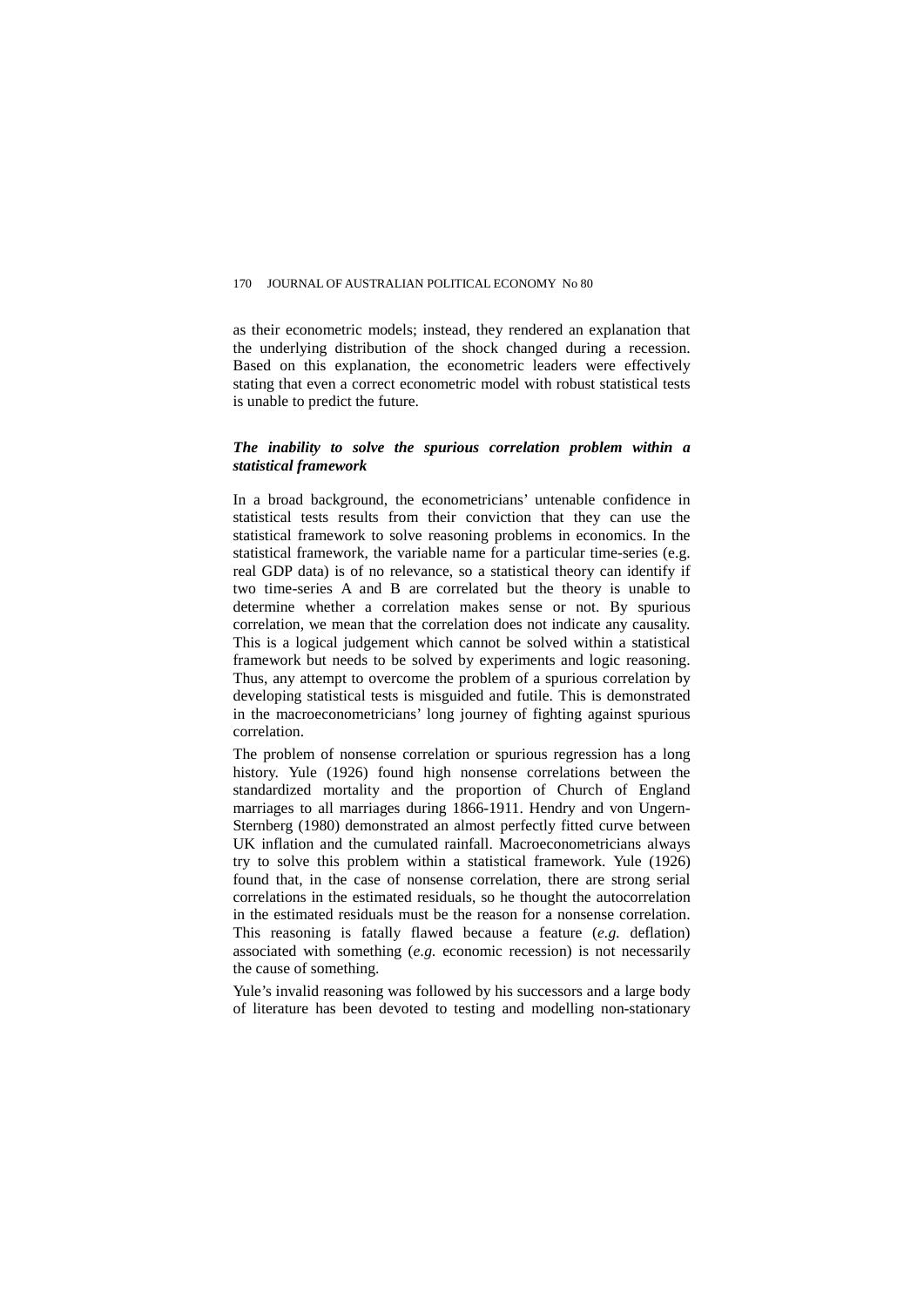time-series. Is this practice able to overcome the problem of spurious regression? At stated previously, non-stationarity and autocorrelation are the symptoms (or indicators) that the macroeconomic time-series data do not satisfy the requirement of the probability theory. It is impossible to make a regression valid simply by artificially fixing the symptoms without addressing the cause. Moreover, even if a cointegration or firstdifferencing model could overcome the non-stationary issue and also could provide valid estimation, the modeller cannot guarantee that the revealed correlation indicates causality and thus the modeller cannot rule out that the correlation is not spurious. The logical mistake that macroeconometricians have made here is that they changed the task of testing and avoiding nonsense correlation to the task of detecting and avoiding autocorrelations.

## **The detrimental impact of macroeconometrics and the way forward**

Nowadays, a popular expression regarding the performance of econometrics is: 'all models are wrong but some are useful', or simply 'harmless econometrics'. But is macroeconometrics useful and harmless? At first sight it may appear so. Getting some quantitative prediction, even if only approximate, could help on the adjustments to economic policy. Moreover, whether the modelling results/projections are right or wrong, the modelling prediction has little impact on the real-world economy. Controry to these comforting claims, it can be demonstrated that macroeconometrics can cause harm in a number of ways. First, it results in a great waste of resources. Many institutions are engaged in macroeconometric modelling; time-series analysis is taught in most universities; and macroeconometric models proliferate in academic journals. All these activities waste time and money because the outcome of macroeconometric modelling is of little use due to the serious flaws in this approach. Secondly, the projection from macroecometric models about the economy can be misleading and result in complacency. This is harmful because people are vulnerable when they are unprepared for disasters. To make things even worse, when economic recessions (such as the GFC) strike, econometricians provide no way for the public to react to the economic shock. Last but most importantly, macroeconometrics delays or even suppresses more useful research in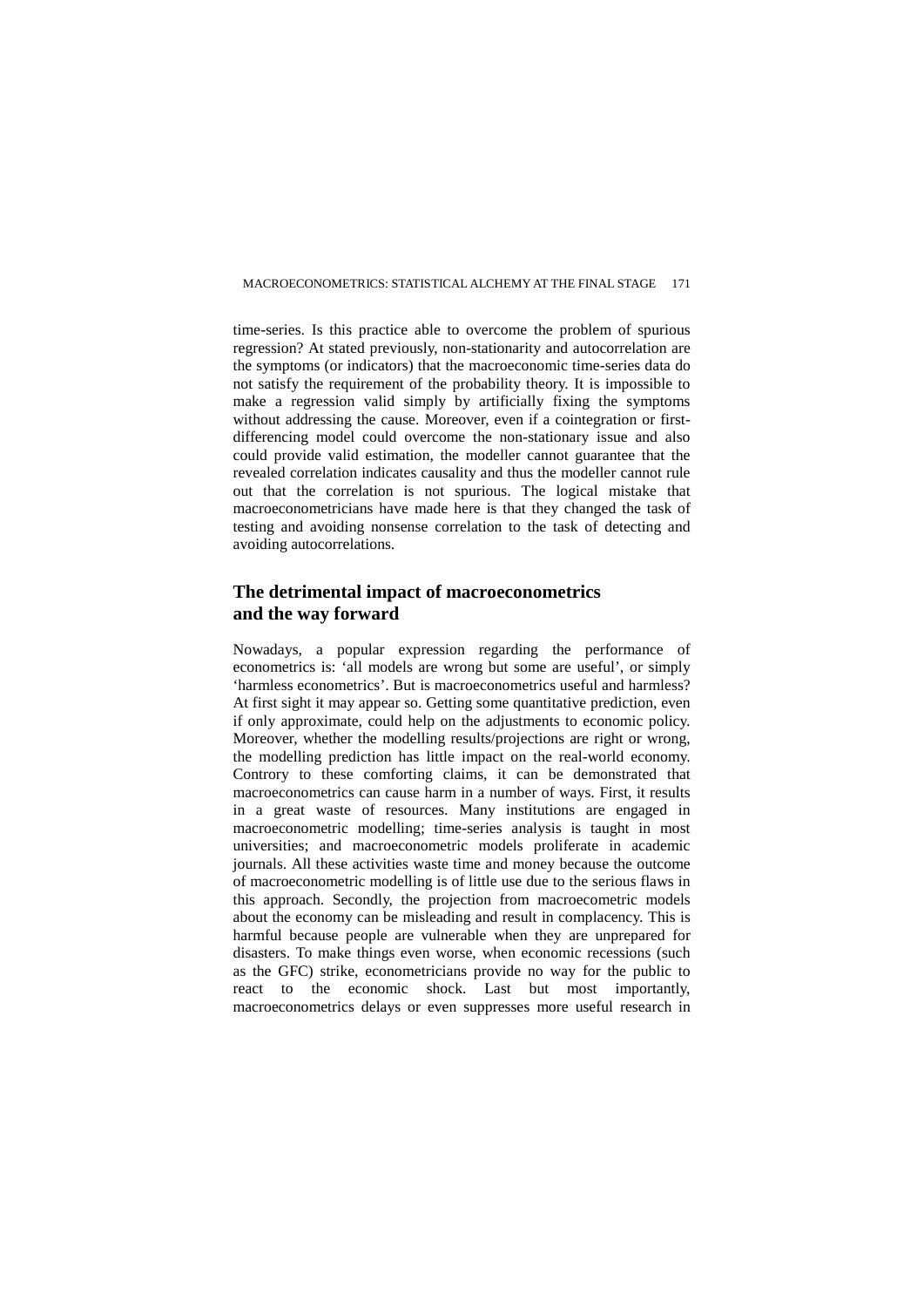economics. If macroeconometrics had not dominated macroeconomics for over sixty years, there was a possibility that the cause of and remedy for economic recessions might have been found and the GFC might have been avoided.

Compared with its indirect damage on the economy, the impact of macroeconometrics on scientific research work is more devastating because macroeconometricians have hijacked the well-established scientific research goal and method. The goal of scientific research is to find causality, truth, or true mechanism, which can be used to explain phenomena, predict future events, and provide solutions to existing problems. The established method to achieve the goal of scientific research is an ongoing process of 'data-hypothesis-theory'. From experimental or empirical data we can derive a hypothesis which can be further developed into a theory. The theory will be examined by newly available data and this will lead to a new hypothesis and an improved theory. In principle, this procedure goes on continuously and leads us closer and closer to truth. However, macroeconometrics involves a totally different goal and different means to achieve the goal – to predict the future by producing a close fit for historical data. In this approach, truth is unimportant and dispensable. As previously argued, this research method is fundamentally flawed. A prediction is reliable only when it is based on a true mechanism.

What then is the way forward for macroeconomic study? No silver bullet can be offered because the essential problem is that macroeconomic data are aggregate non-experimental time-series data which cannot satisfy the 'other things being equal' requirement in economic theory or 'under approximately the same conditions' requirement in probability theory. It is acknowledged that relying on time-series data is not unique to the economics discipline. Time-series data are also used for many macrolevel natural and social science studies, *e.g.* studies of the environment, earthquakes, volcanos, wild animals, and astronomy. To the author's knowledge, however, no study uses the approach advocated by macroeconometricians: using tools to satisfy the statistical requirement artificially. Scientific prediction (*e.g*. weather forecasting) exists but it is based on proven theories or laws, e.g. the inertia law in physics. By contrast, economic predictions based on correlation between two variables or multiple correlations contain no true mechanism and thus are not scientific.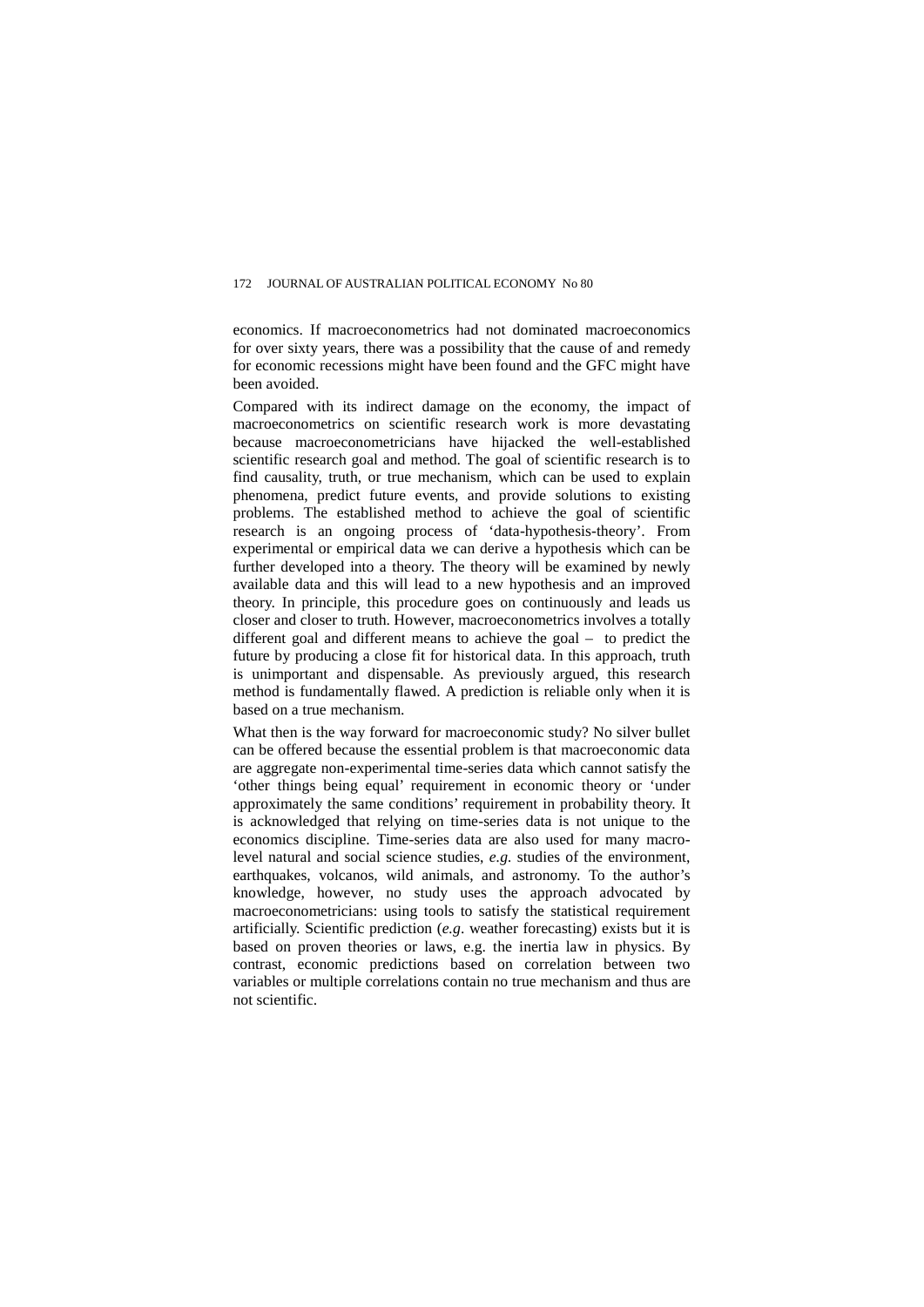This practice in macro-level natural science may shed some light on research in macroeconomics. Correlation and simple multiple regressions can still be useful auxiliary tools to examine a theory, but caution must be taken in interpreting the results. When these tools are used, it is assumed that the effects of other variables are negligible. In fact, many other factors may play significant roles in data, so the empirical results can only be indicative. As a result, the correlations or estimation results cannot prove or disprove a theory or predict the future with confidence, but they can indicate how far away the theory is from the data. This kind of 'informal' approach is not the anti-theory approach suggested by Summers (1991). On the contrary, statistical theory supports this approach. Since the time-series data do not satisfy the condition of random experiments, what we can do is to be aware of the impact of other factors in the interpretation of modelling results.

After obtaining the empirical results of correlation or simple multiregression, researchers need to investigate the difference between the theory and empirical results in order to discover the causes of the difference. In this way, the difference between theory and data can help the researcher to reform and refine the theory. The refined theory is then subject to data testing again. Through multiple procedures, both from theory to data and from data to theory and by using the combined induction and deduction of logical reasoning, the gap between data and theory can be reduced and, more importantly, our understanding will become closer to the truth.

This approach can be illustrated by the evolution of consumption theory. When Keynes' consumption function was confronted by data, the results were mixed. The aggregated time-series estimation showed a marginal propensity to consume (MPC) around 0.90, which implies a unit income elasticity of consumption and a constant saving rate in the long run. However, the studies based on household survey data showed a MPC in the range of 0.60 to 0.80 (Bunting, 1989). This inconsistency in empirical results led to the new theories on income and consumption, namely the relative income hypothesis posited by Duesenberry (1949), the permanent income hypothesis posited by Friedman (1957) and the lifecycle hypothesis posited by Modigliani (1986). Although these theories were supported by cross-sectional studies, they could not explain the high MPC in the time-series study. Bunting (1989) argued that the comparison between the results from the aggregate time-series study and those from the cross-sectional study was not valid. By dividing the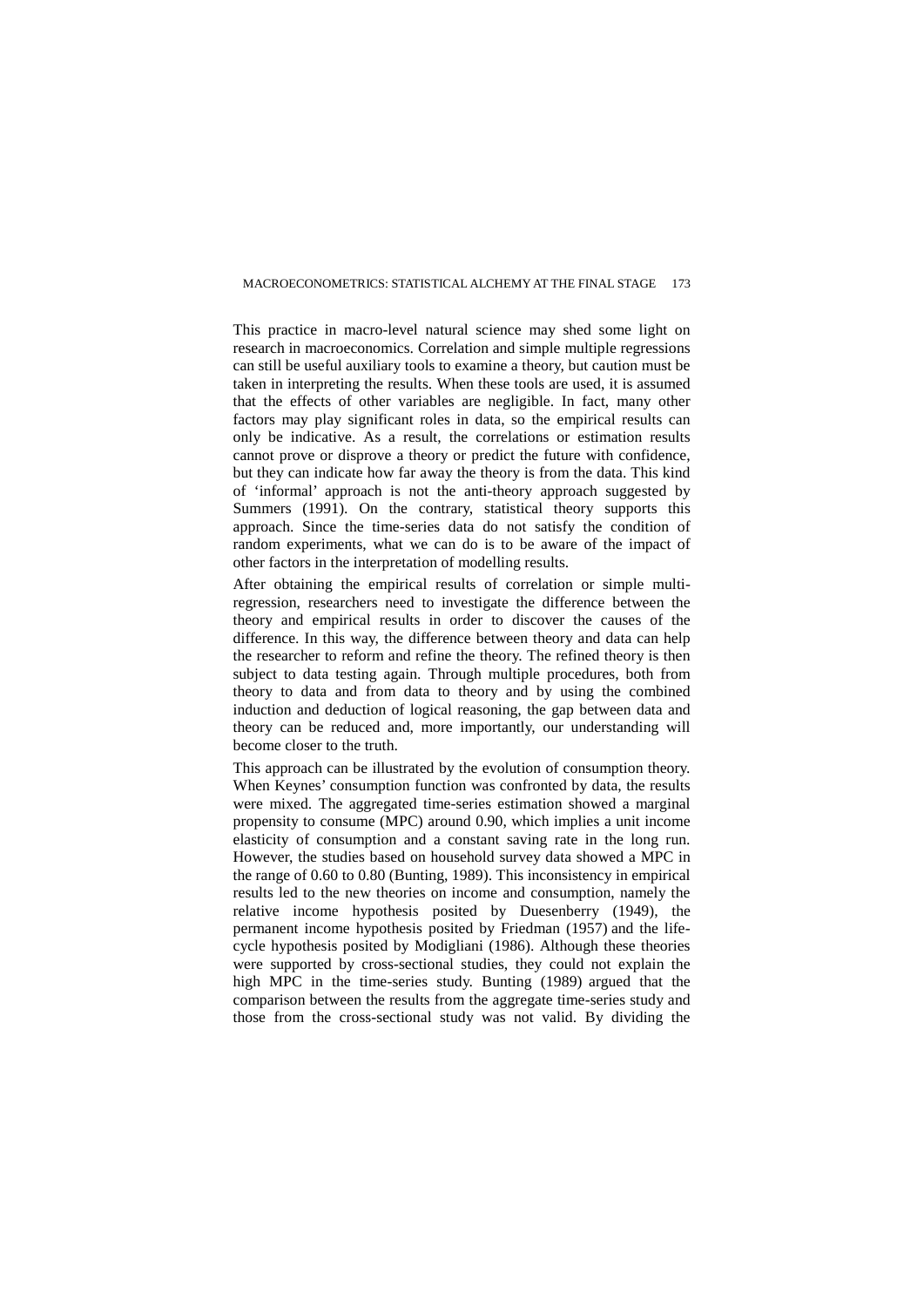aggregate data by the number of households each year and using the ungrouped dataset of cross-section data, Bunting substantially reduced the gap of MPCs from time-series data and from survey data. This example also shows that, in order to bridge the gap between theory and data, we need use our logical reasoning power to do a rigorous job on both theory and data. The emphasis on research design suggested by Angrist and Pischke (2010) and the broad-based analysis with both quantitative and qualitative research suggested by Babones (2014) and Birks (2015) are steps in this direction.

## **Conclusions**

This article has briefly reviewed the history of the rise of macroeconometrics and identified fundamental flaws in its approach. Based on the way time-series data are used in natural science, it has suggested a better way to conduct research in macroeconomics. That is, multiple procedures both from theory to data and from data to theory with combined induction and deduction of logical reasoning. While correlation and multiple-variable regression can still be used, the researcher must be conscious that these empirical results are only indicative and need to be interpreted carefully because the variables outside of the model may also have impacts on the results.

To answer Hendry's (1980) self-adderessed question 'is econometrics science or alchemy?', the author would say macroeconometric theory is a rigorous 'science' on artificially-generated series, so it is irrelevant to the real world. 'Modern' macroeconometric practice, which aims to predict the future by fitting the historical economic time-series, is statistical alchemy at the last stage. Even after the GFC delivered a loud and clear message that macroeconometric models were unable to predict the future, macroeconometricians have not admitted their failure and continue a practice that is equivalent to 'transforming lead into gold'. By pointing out the baseless nature and fundamental problems of macroeconometrics, the author hopes to see an end to the seemingly harmless but potentially disastrous practice of statistical alchemy. Practical economists would be better engaged in utilizing their valuable resources to solve real economic problems.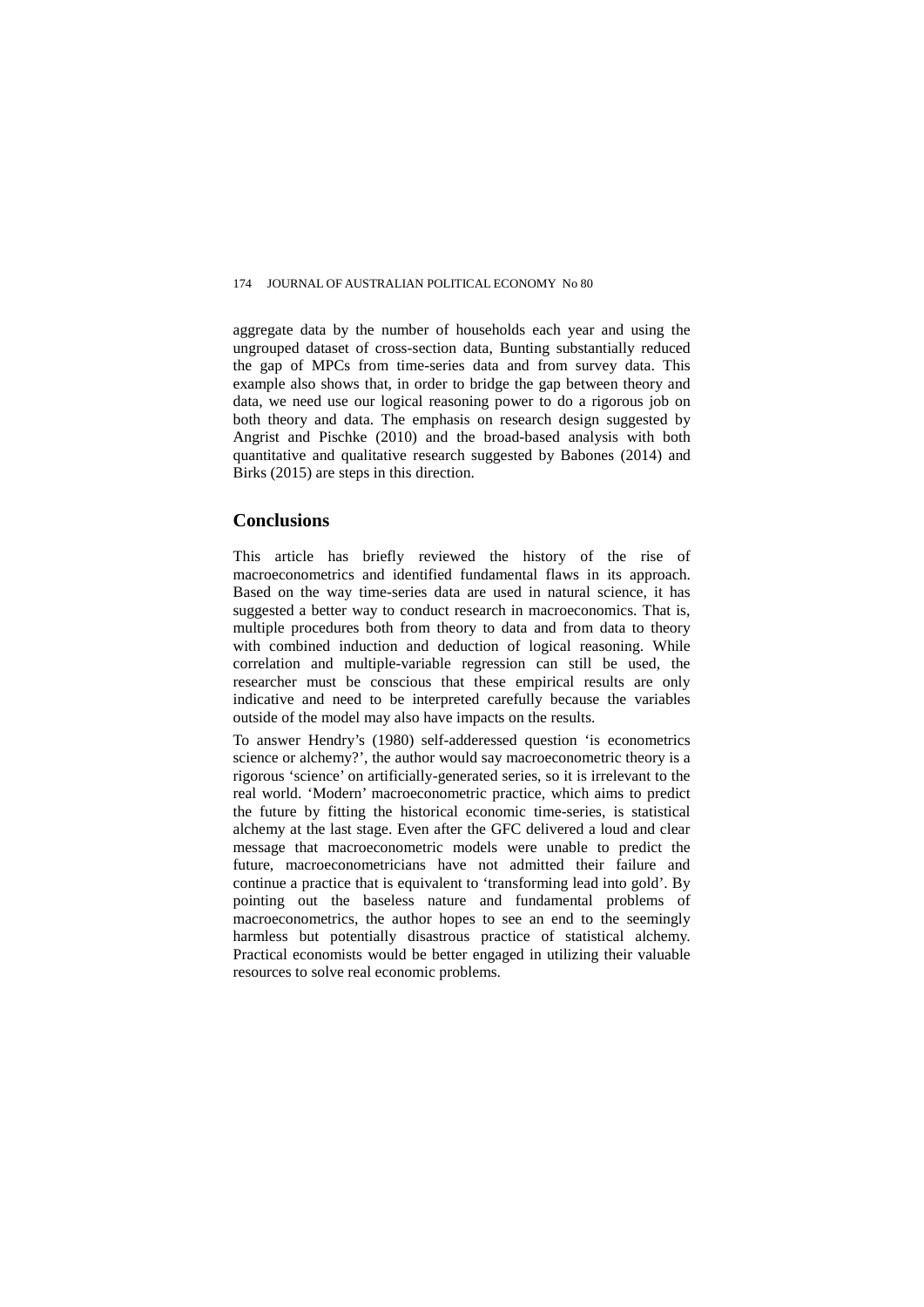*Samuel Meng is a senior research fellow at the University of New England, Australia. He would like to thank the editor and three anonymous referees for their useful comments, which sharpen the arguments and make the article more concise and rigorous.*

*xmeng4@une.edu.au*

#### **References**

Angrist, J., and Pischke. J., (2010) The Credibility Revolution in Empirical Economics: How Better Research Design Is Taking the Con out of Econometrics. *Journal of Economic Perspectives*, 24(2): 3-30.

Babones, S., (2014) *Methods for Quantitative Macro-Comparative Research*, Los Angeles: Sage Publications.

Birks, S. (2015) *Rethinking economics: from analogies to the real world*. Singapore: Springer.

Bolstad, W., (2007) *Introduction to Bayesian Statistics* (2nd edition), Wiley publishing.

Brown, P., (1972) The Underdevelopment of Economics, *Economic Journal*, 82:1-10.

Bunting, D., (1989) The Consumption Function "Paradox", *Journal of Post Keynesian Economics*, 11(3):347-359.

Cooley, T., and Leroy, S., (1985) Atheoretical Macroeconometrics: a Critique, *Journal of Monetary Economics*, 16: 283-368.

Duesenberry, J., (1949) *Income, Saving, and the Theory of Consumer Behaviour*, Cambridge, MA: Harvard University Press.

Freedman, D., (1995) Some Issues in the Foundation of Statistics, *Foundations of Science*, 1: 19-83.

Freedman, D., (1999) From Association to Causation: Some Remarks on the History of Statistics, *Statistical Science*, 14: 243-258.

Freedman, D., (2005) *Statistical Models: Theory and Practice*, Cambridge University Press.

Friedman, M., (1948) *Memorandum about the Possible Value of the CC's Approach toward the Study of Economic Fluctuations*, Rockefeller Archive.

Friedman, M., (1951) Comment, in *Conference on Business Cycles*, p. 107-114, New York: Naitonal Bureau of Economic Research.

Friedman, M., (1957) *A Theory of Consumption Function*. Princeton, NJ: Princeton University Press.

Frisch, R., (1934) *Statistical Confluence Analysis By Means of Complete Regression Systems*, Oslo: Institute of Economics.

Haavelmo, T., (1944) The Probability Approach in Econometrics, *Econometrica* 12(Supplement), iii-115.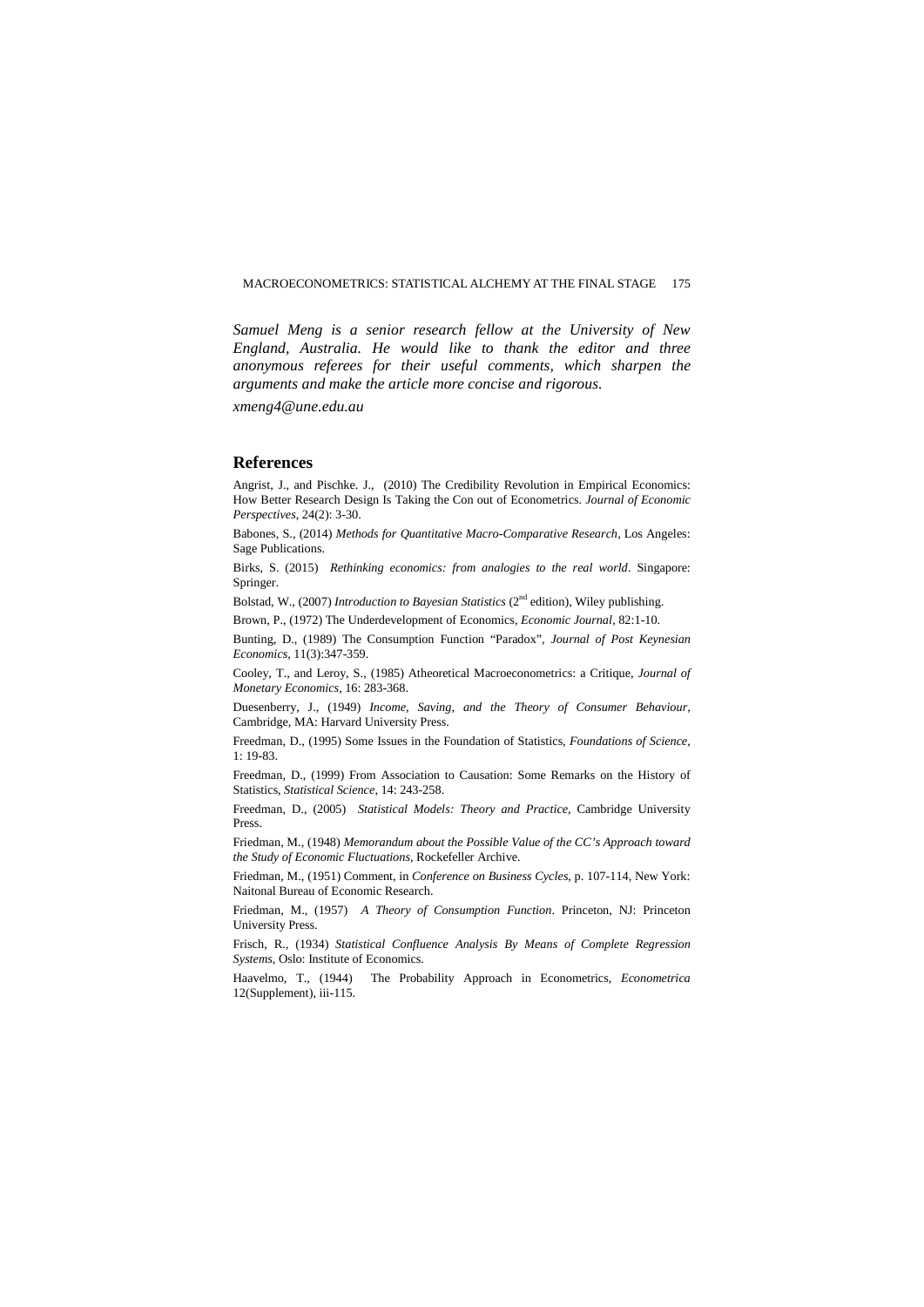Haavelmo, T., (1943) Statistical Testing of Business Cycle Theories, *Review of Economics and Statistics*, 25:13-18.

Hansen, Lars Peter and Singleton, Kenneth J. (1982) Generalized instrumental variables estimation of nonlinear rational expectations models. *Econometrica* 50 (5), 1269-86, Sept.

Hansen, Lars Peter and Singleton, Kenneth J. (1983) Stochastic consumption, risk aversion, and the temporal behavior of asset returns. *Journal of Political Economy* 91 (2), 249-65, March.

Hendry, D., (1980) Econometrics: Alchemy or Science? *Economica*, 47: 387-406.

Hendry. D., (1993) *Econometrics: Alchemy or Science? Essays in Econometric Methodology*. Oxford: Blackwell.

Hendry, D., and Mizon, G., (2014) Unpredictability in Economic Analysis, Econometric Modelling and Forecasting, *Journal of Econometrics*, 182: 186-195.,

Hendry and von Ungern-Sternberg, T., (1980) Liquidity and Inflation Effects on Consumer's Expenditure, In *Essays in the Theory and Measurement of Demand* (Deaton, ed.), Cambridge University Press.

Keuzenkamp, H., (1995) The Econometrics of the Holy Grail, *Journal of Economic Surveys*, 9:233-248.

Keynes, J., (1939) Professor Tinbergen's Method, *Economic Journal*, 49: 558-568.

Keynes, J., (1940) Comment, *Economic Journal*, 50: 154-156.

Kling, A., (2011) Macroeconometrics: the Science of Hubris, *Critical Review*, 23:123-133.

Krugman, P., (2009) How Did Economists Get It So Wrong? *The New York Times*, Sept. 6. Leamer, E., (1978) *Specification Searches: Ad Hoc Inference with Non-experimental Data*. New York: John Wiley.

Leamer, E., (1983) Let's Take the Con out of Econometrics, *American Economic Review*, 73:31-43.

Leontief, W., (1971) Theoretical Assumptions and Non-observed Facts, *American Economic Review*, 61: 1-7.

Liu, T., (1960) Under-identification, Structural Estimation, and Forecasting, *Econometrica*, 28: 855-865.

Lucas, R., (1976) Econometric Policy Evaluation: A Critique. In, *Carnegie Rochester Conference Series on Public Policy* (Karl Brunner and Alan Meltzer 9eds.), Vol.1, 19-46.

Modigliani, F., (1986) Life Cycle, Individual Thrift, and the Wealth of Nations, *American Economic review*, 76:297-313.

Moore, (1917) *Forecasting the Yield and Price of Cotton*. The Macmillan Company: New York.

Moore, H., (1911) *Laws of Wages: An Essay in Statistical Economics*, The Macmillan Company: New York.

Nell, E., and Errouaki, K., (2013) *Rational Econometric Man, Transforming Structural Econometrics*, Edward Elgar, Aldershot.

Pesaran, M., (1987) *The Limits to Rational Expectations*, Oxford: Basil Blackwell.

Sims, C., (1980) Macroeconomics and Reality, *Econometrica*, 48: 1-48.